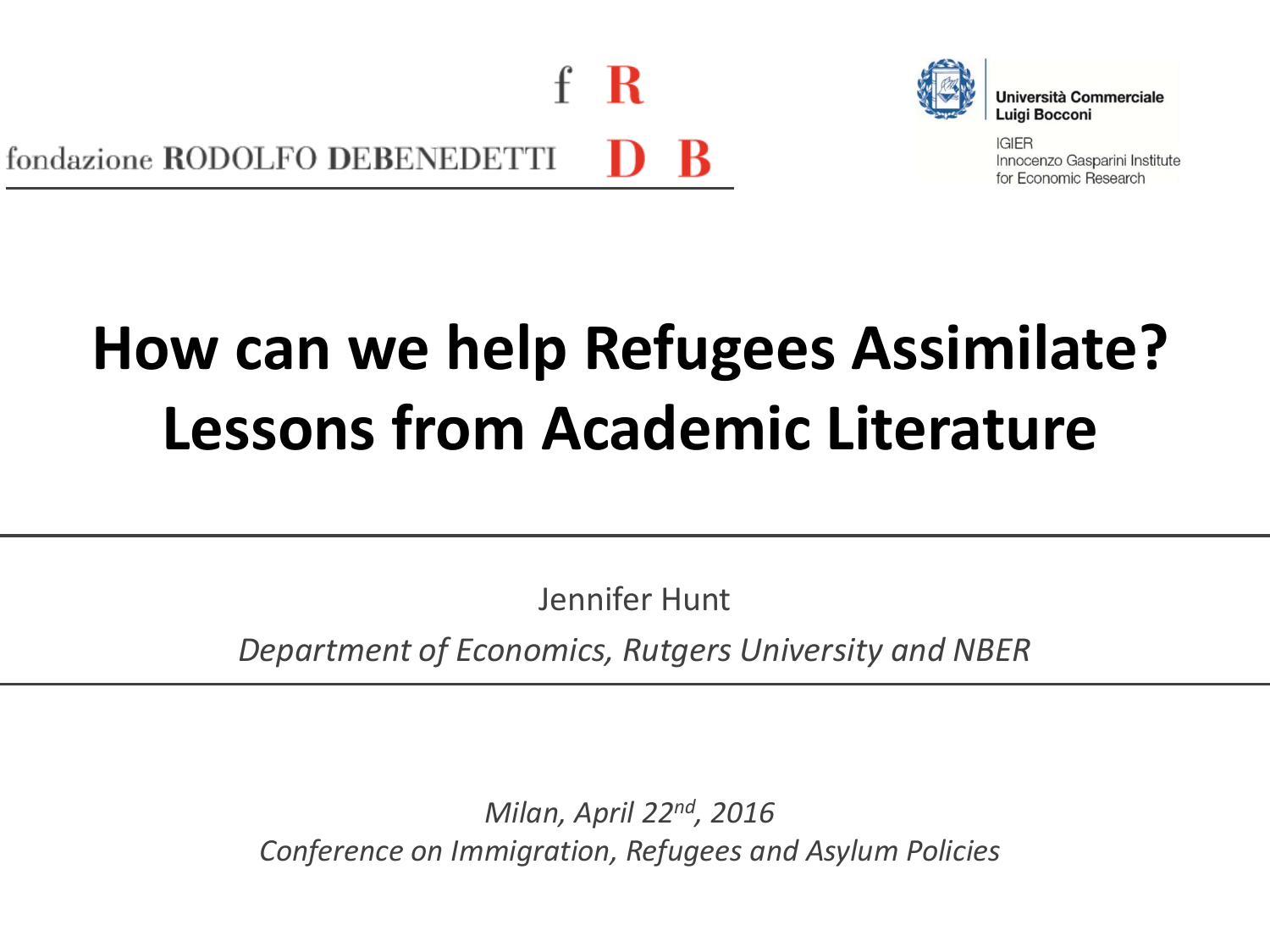## How Can We Help Refugees Assimilate? Lessons from Academic Literature

#### Jennifer Hunt

#### Department of Economics, Rutgers University and NBER

### <span id="page-1-0"></span>April 20, 2016

Jennifer Hunt (Economics, Rutgers) [Refugee Assimilation](#page-9-0) April 20, 2016 1/9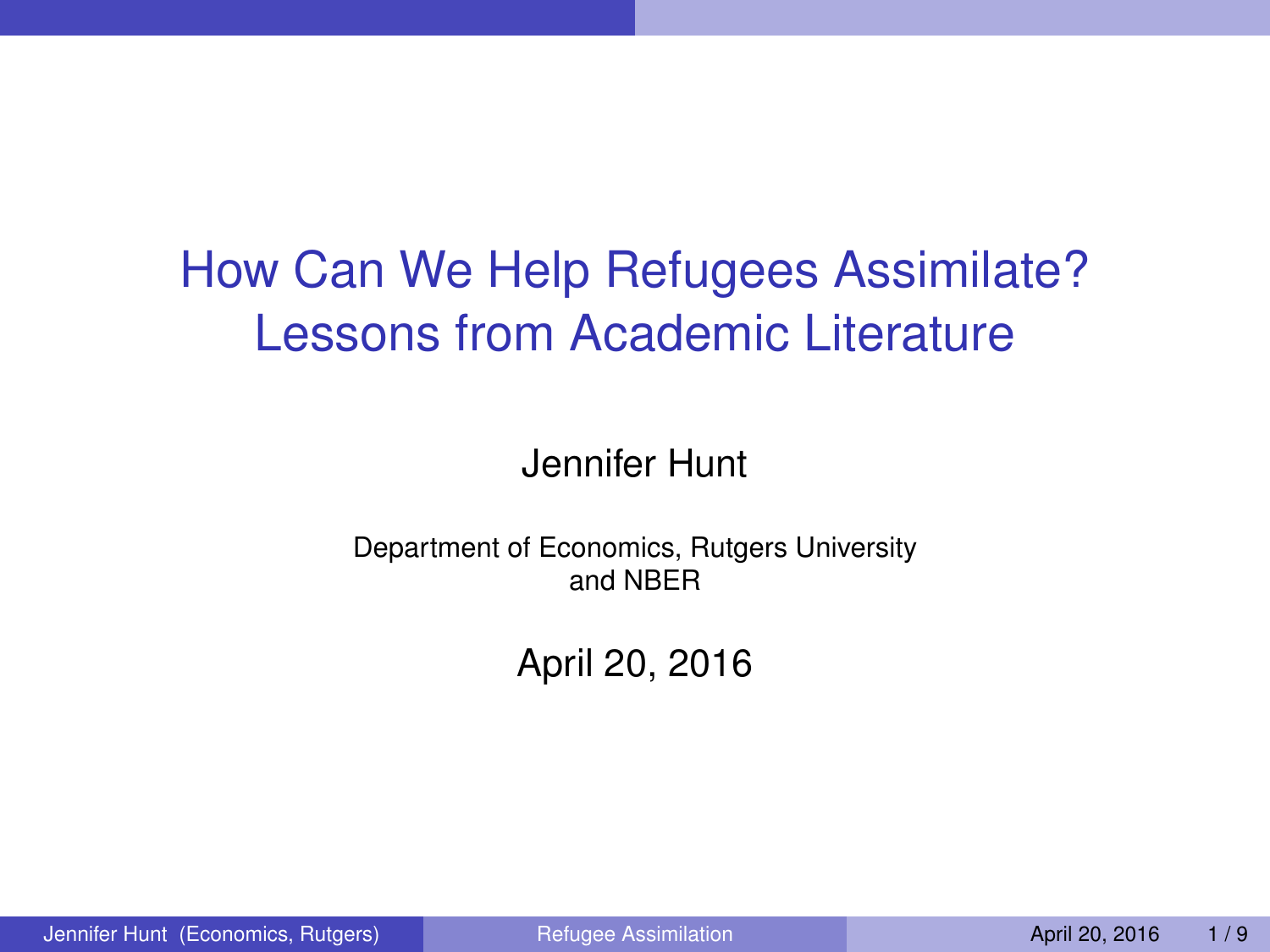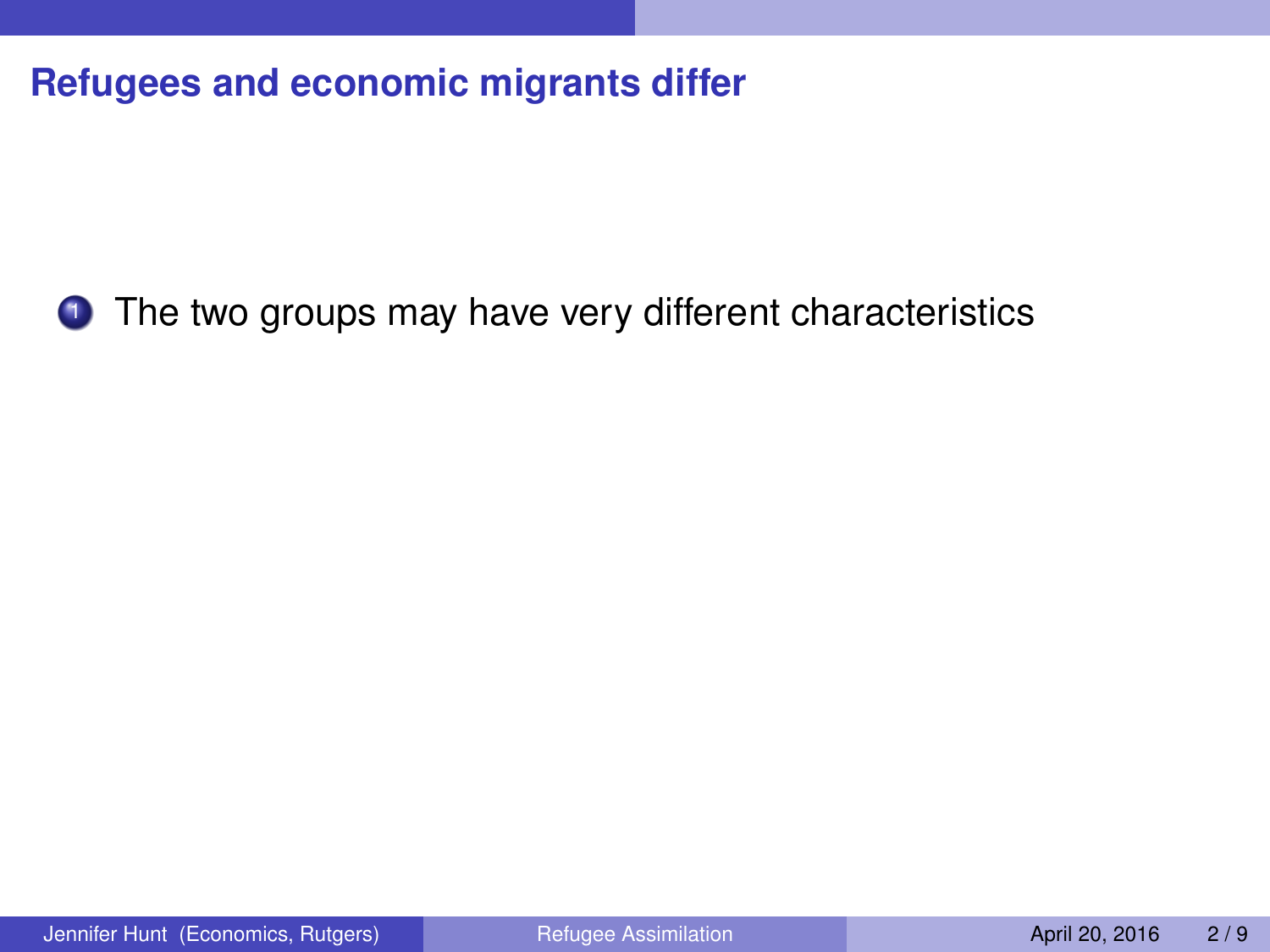**1** The two groups may have very different characteristics

 $\triangleright$  Origin country will be main determinant of education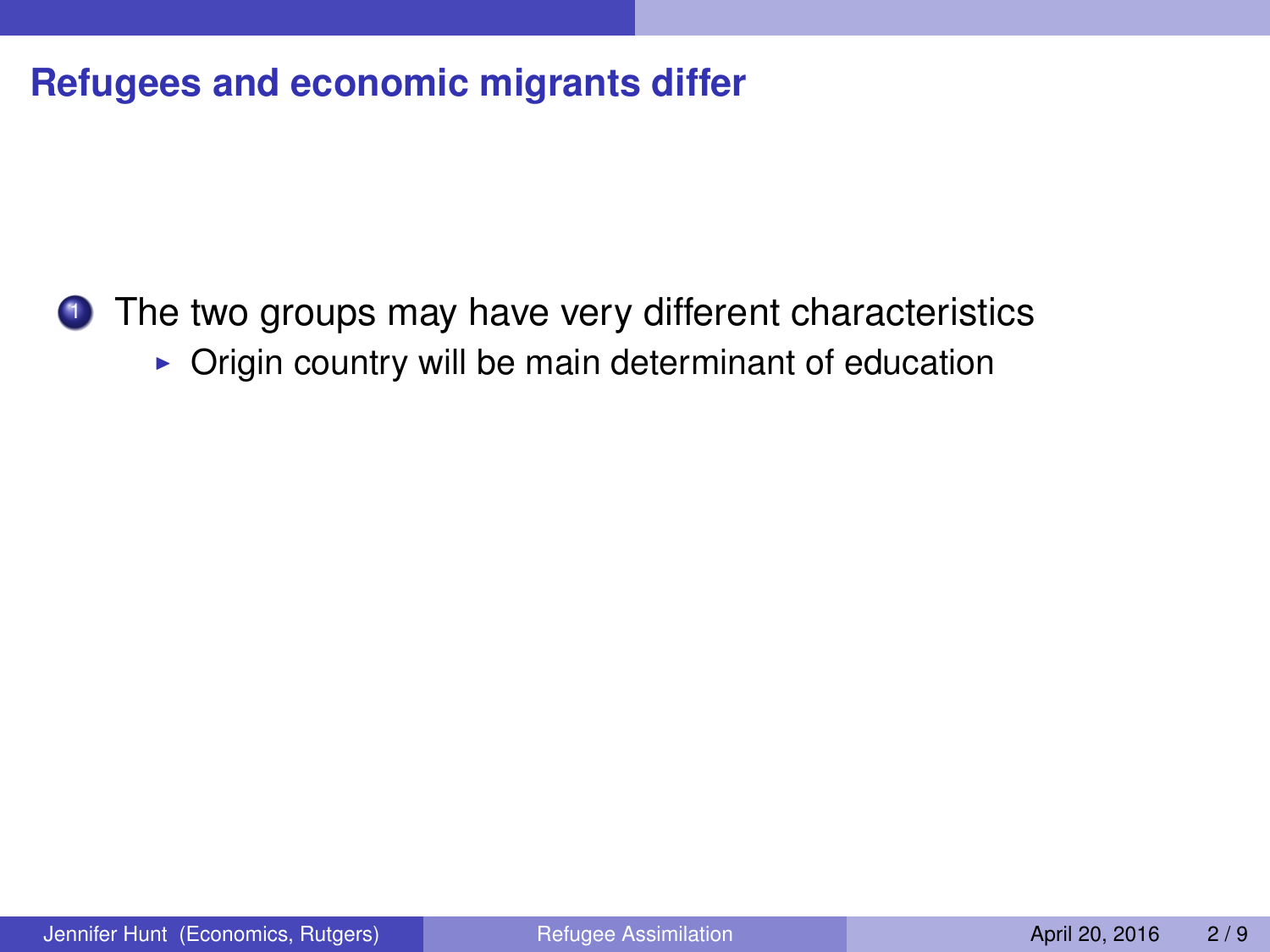- <sup>1</sup> The two groups may have very different characteristics
	- $\triangleright$  Origin country will be main determinant of education
- <sup>2</sup> Refugees have some disadvantages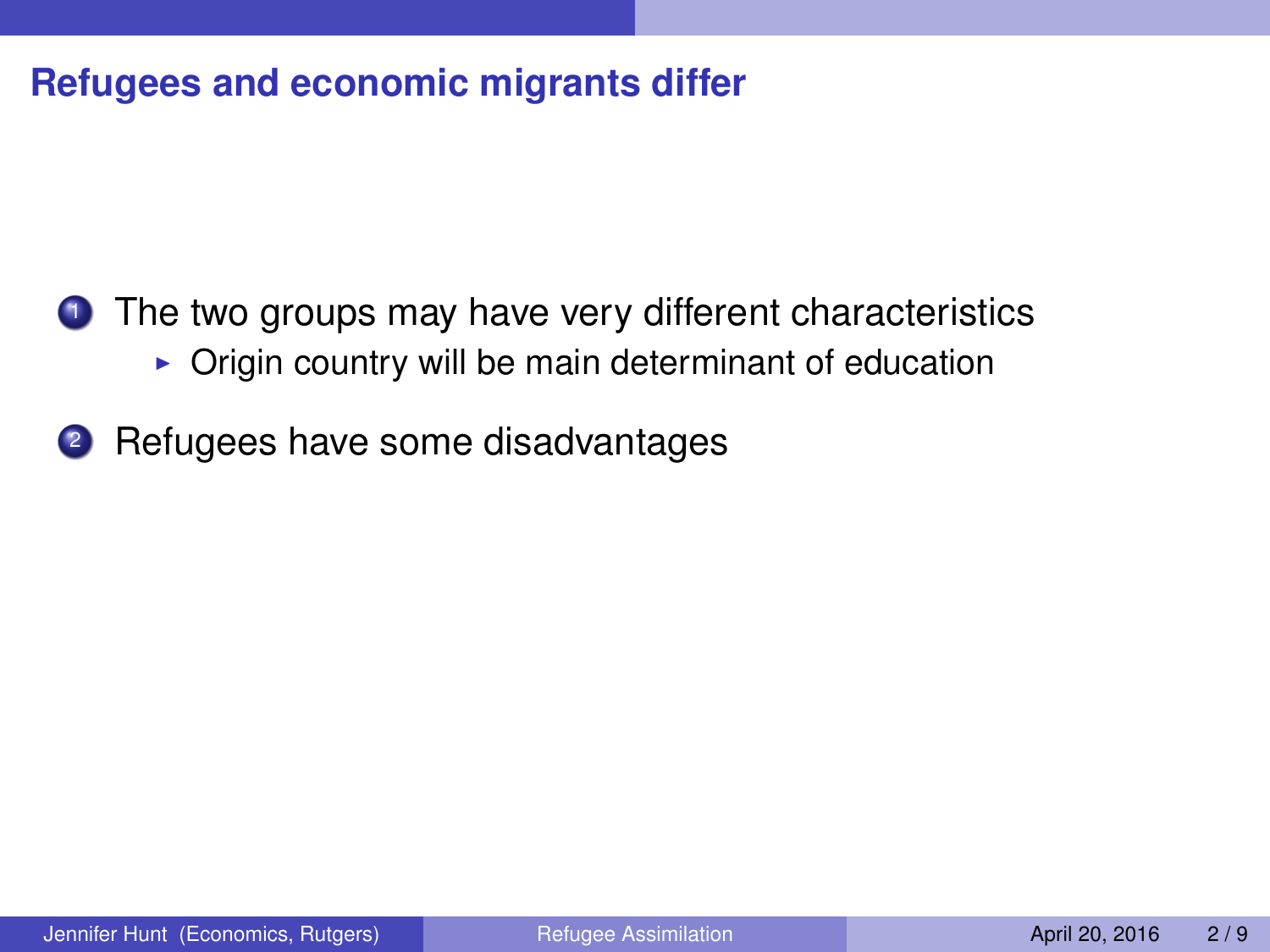- <sup>1</sup> The two groups may have very different characteristics
	- $\triangleright$  Origin country will be main determinant of education
- <sup>2</sup> Refugees have some disadvantages
	- $\triangleright$  Older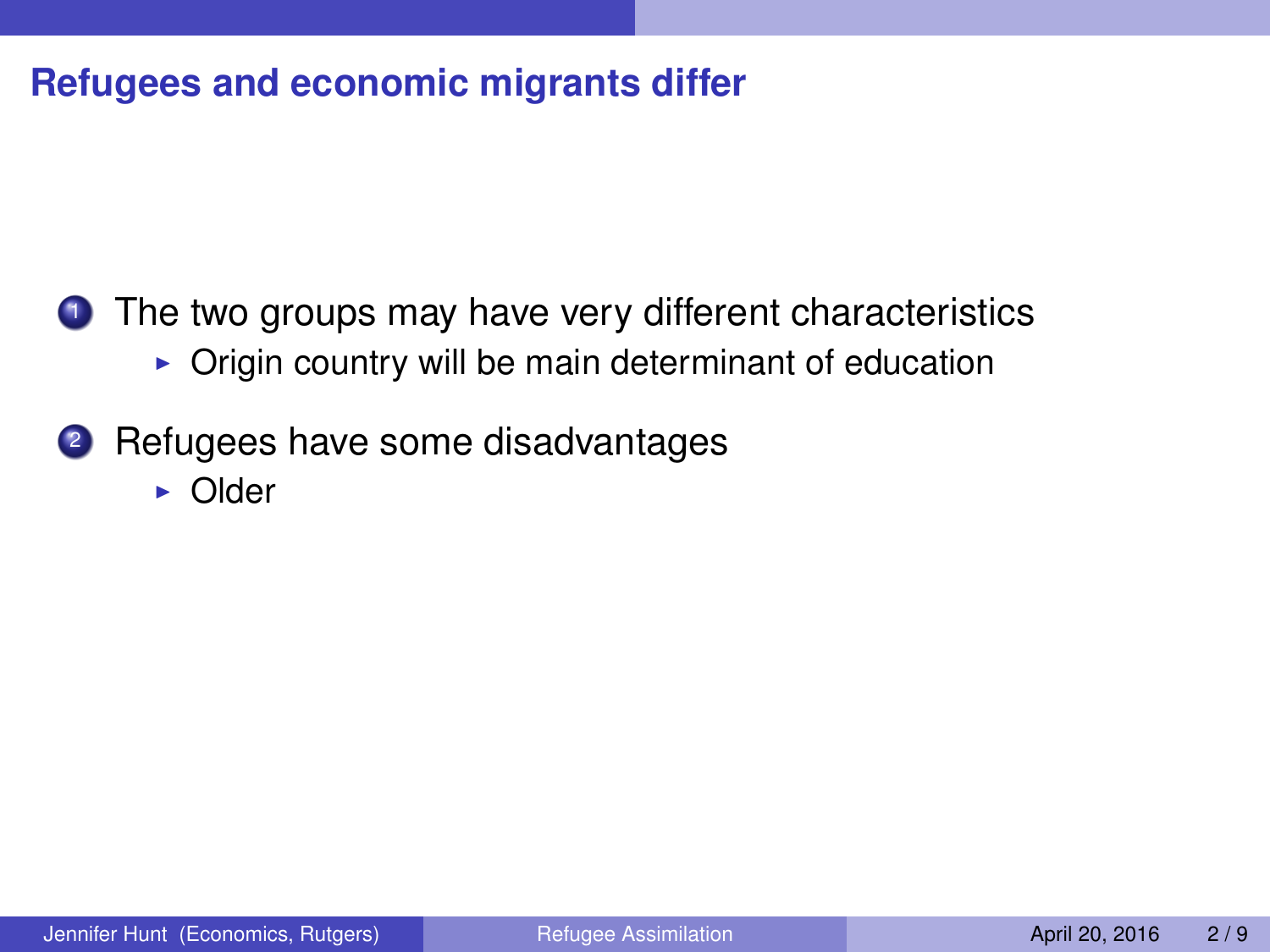- $\triangleright$  Origin country will be main determinant of education
- <sup>2</sup> Refugees have some disadvantages
	- $\triangleright$  Older
	- $\triangleright$  Not prepared for move e.g. language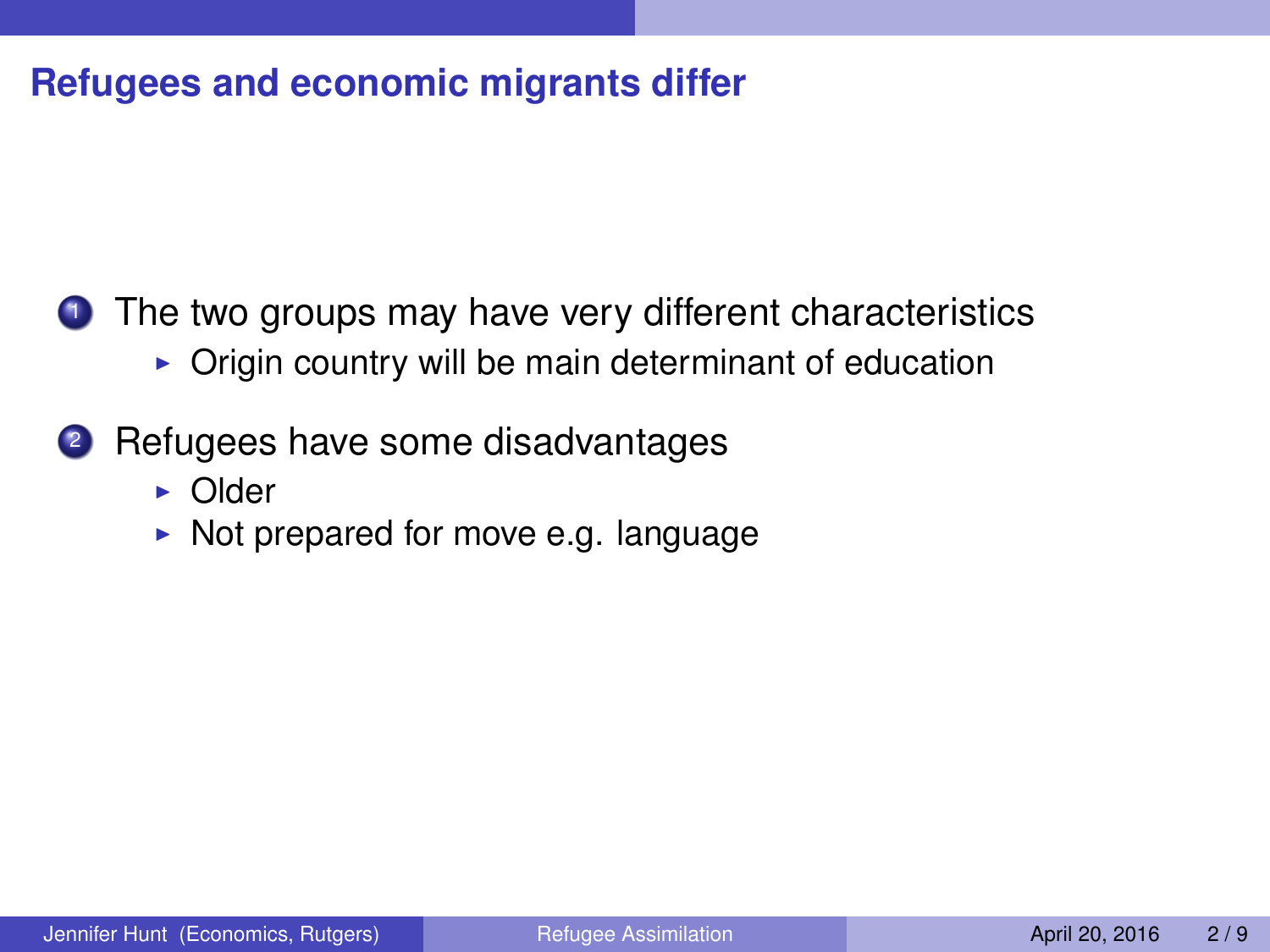- $\triangleright$  Origin country will be main determinant of education
- <sup>2</sup> Refugees have some disadvantages
	- $\triangleright$  Older
	- $\triangleright$  Not prepared for move e.g. language
	- $\triangleright$  Worse networks in host country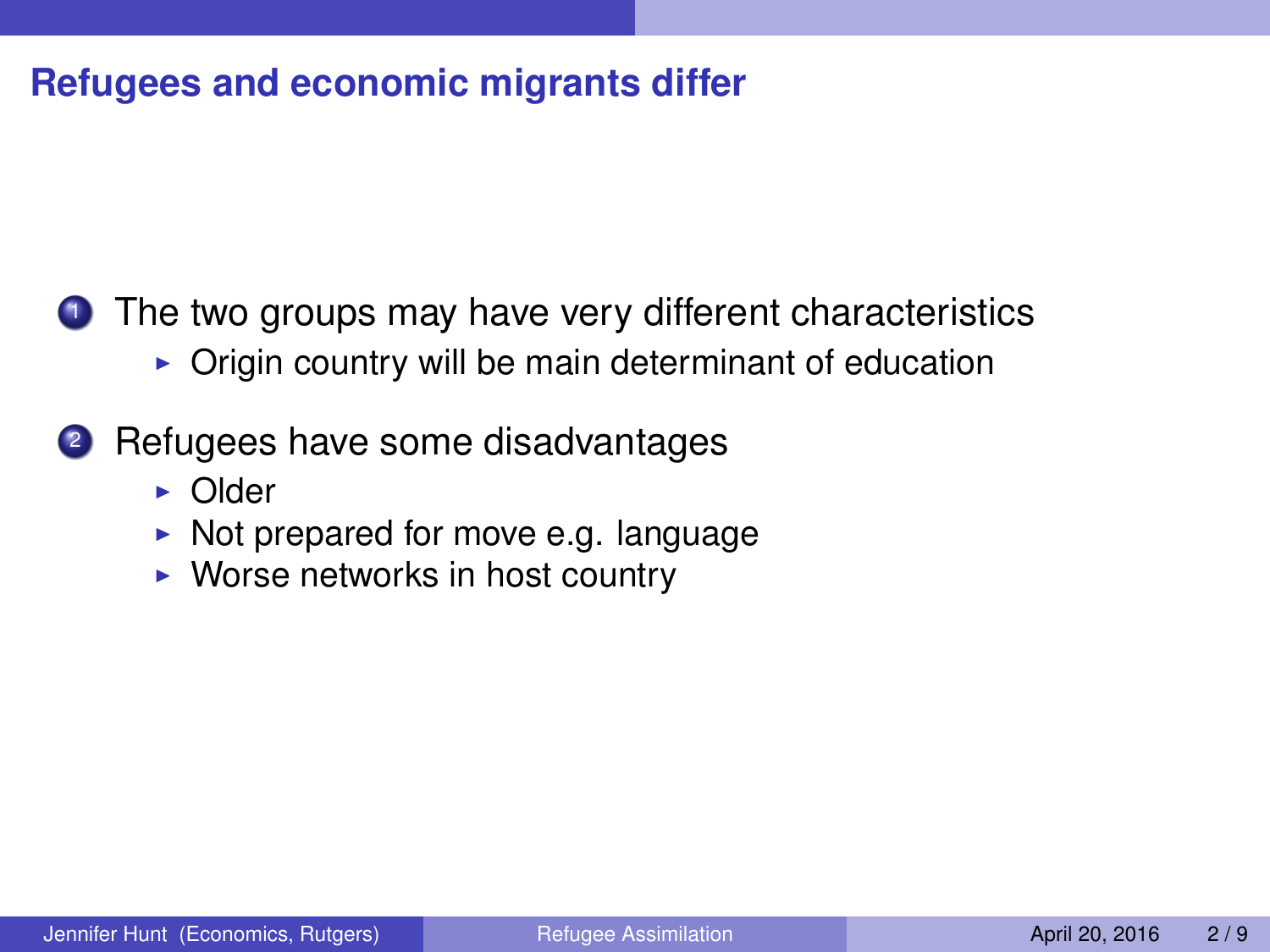- $\triangleright$  Origin country will be main determinant of education
- <sup>2</sup> Refugees have some disadvantages
	- $\triangleright$  Older
	- $\triangleright$  Not prepared for move e.g. language
	- $\triangleright$  Worse networks in host country
	- $\blacktriangleright$  Experienced trauma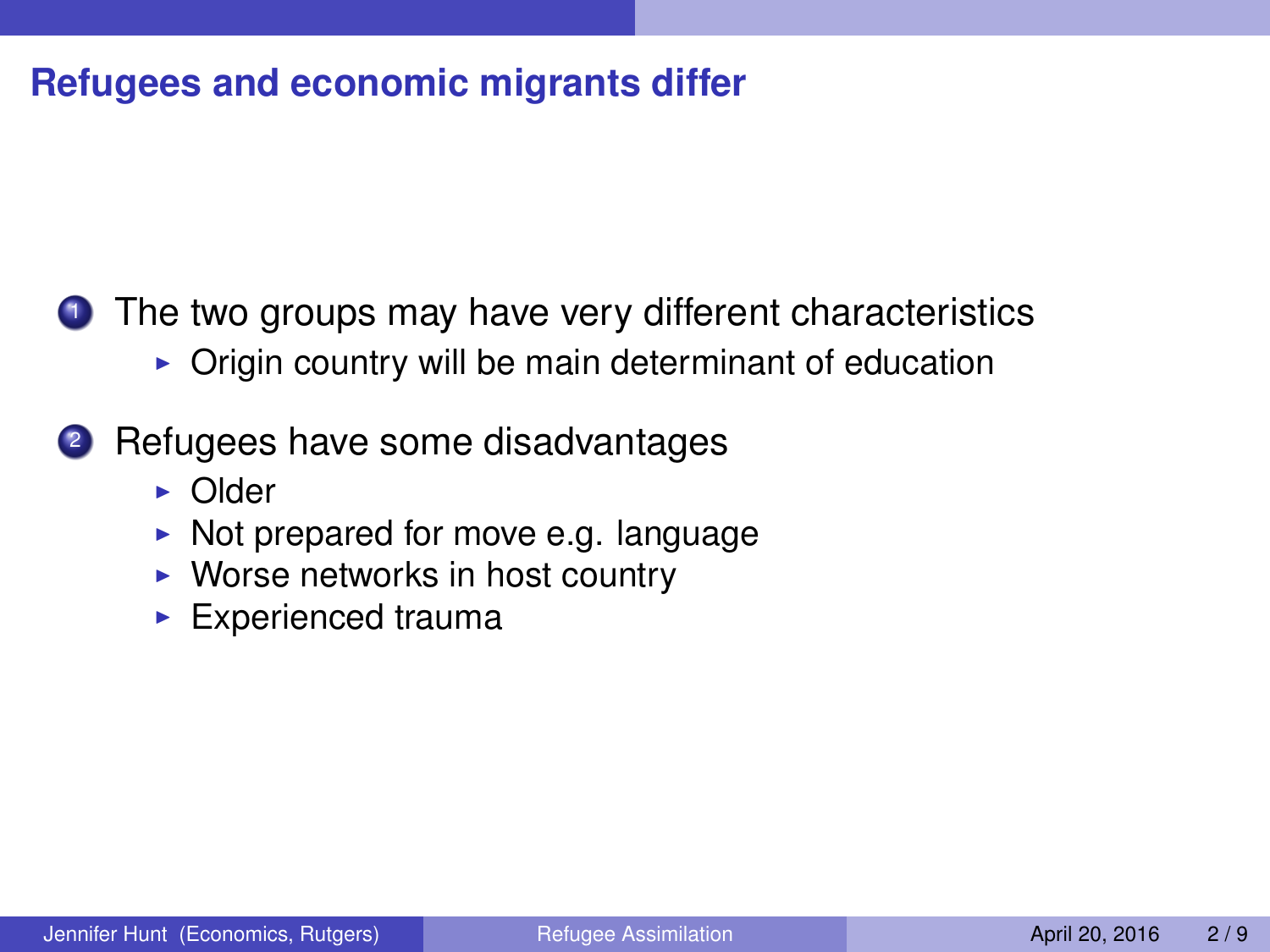<span id="page-9-0"></span>

1 Norway (Bratsberg et al. 2014)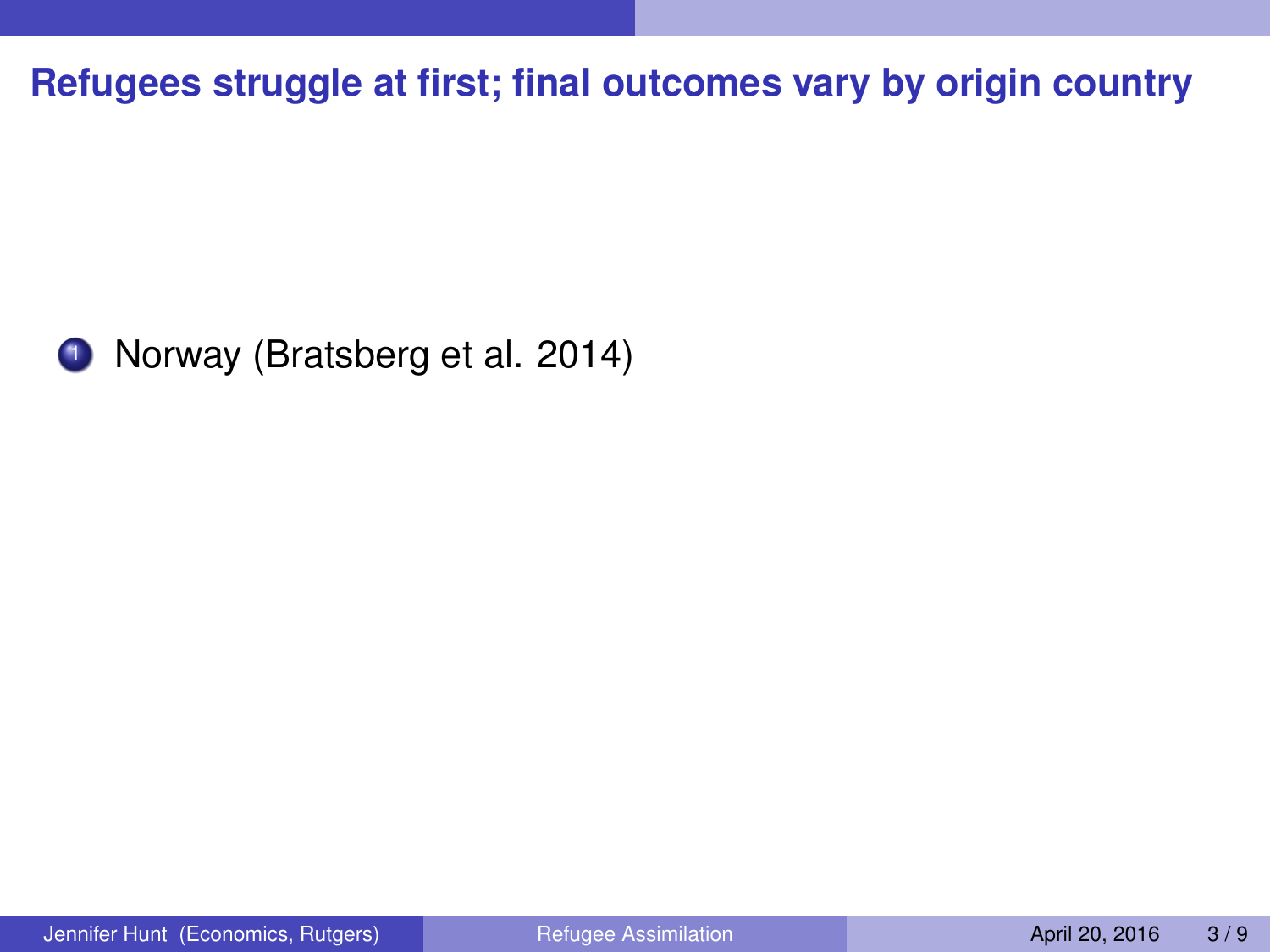- **1** Norway (Bratsberg et al. 2014)
- <sup>2</sup> Compare labor market assimilation of refugee arrivals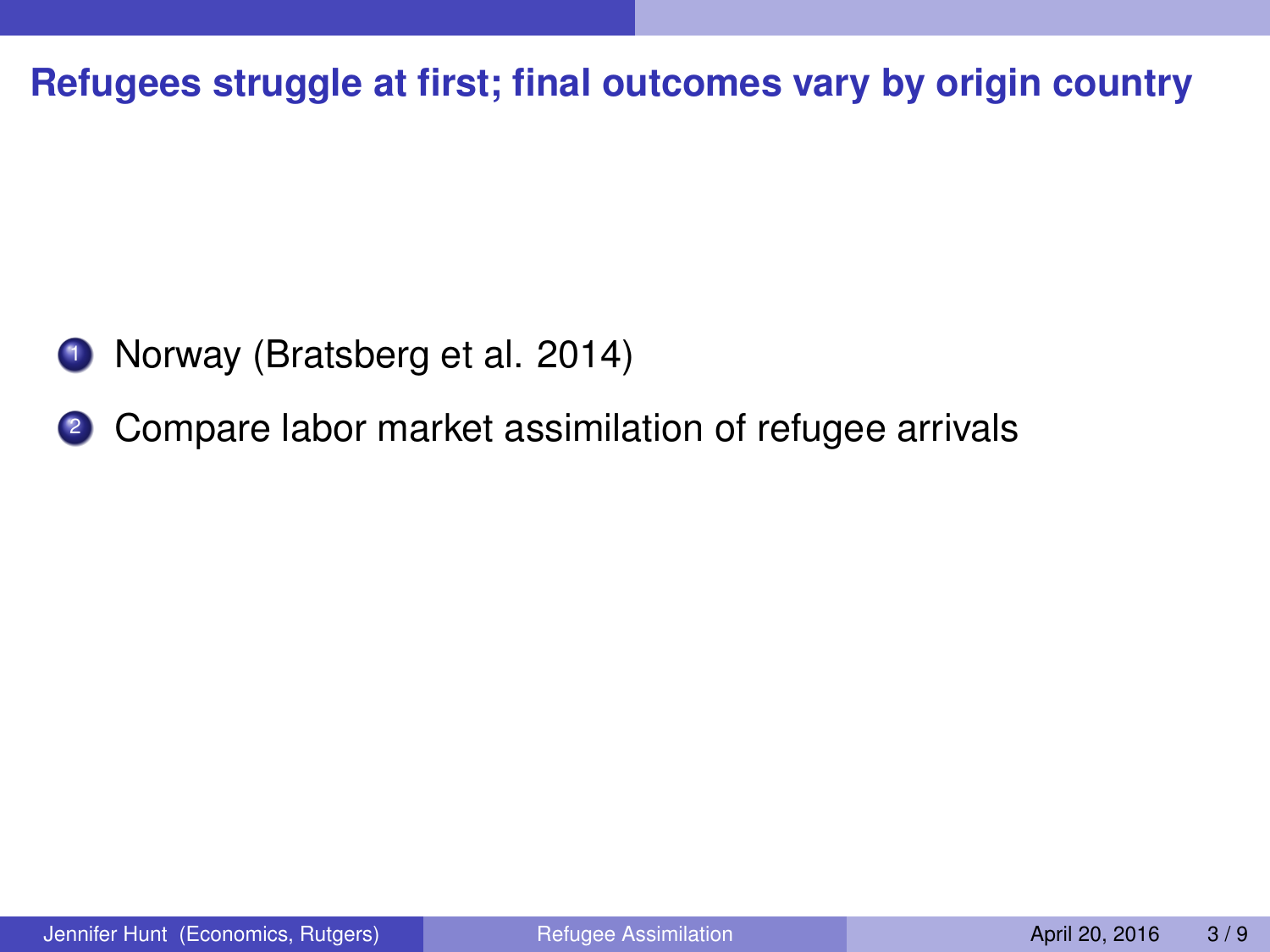- **1** Norway (Bratsberg et al. 2014)
- <sup>2</sup> Compare labor market assimilation of refugee arrivals
	- ▶ 1986–1990 from Chile, Iran, Somalia, Sri Lanka, Vietnam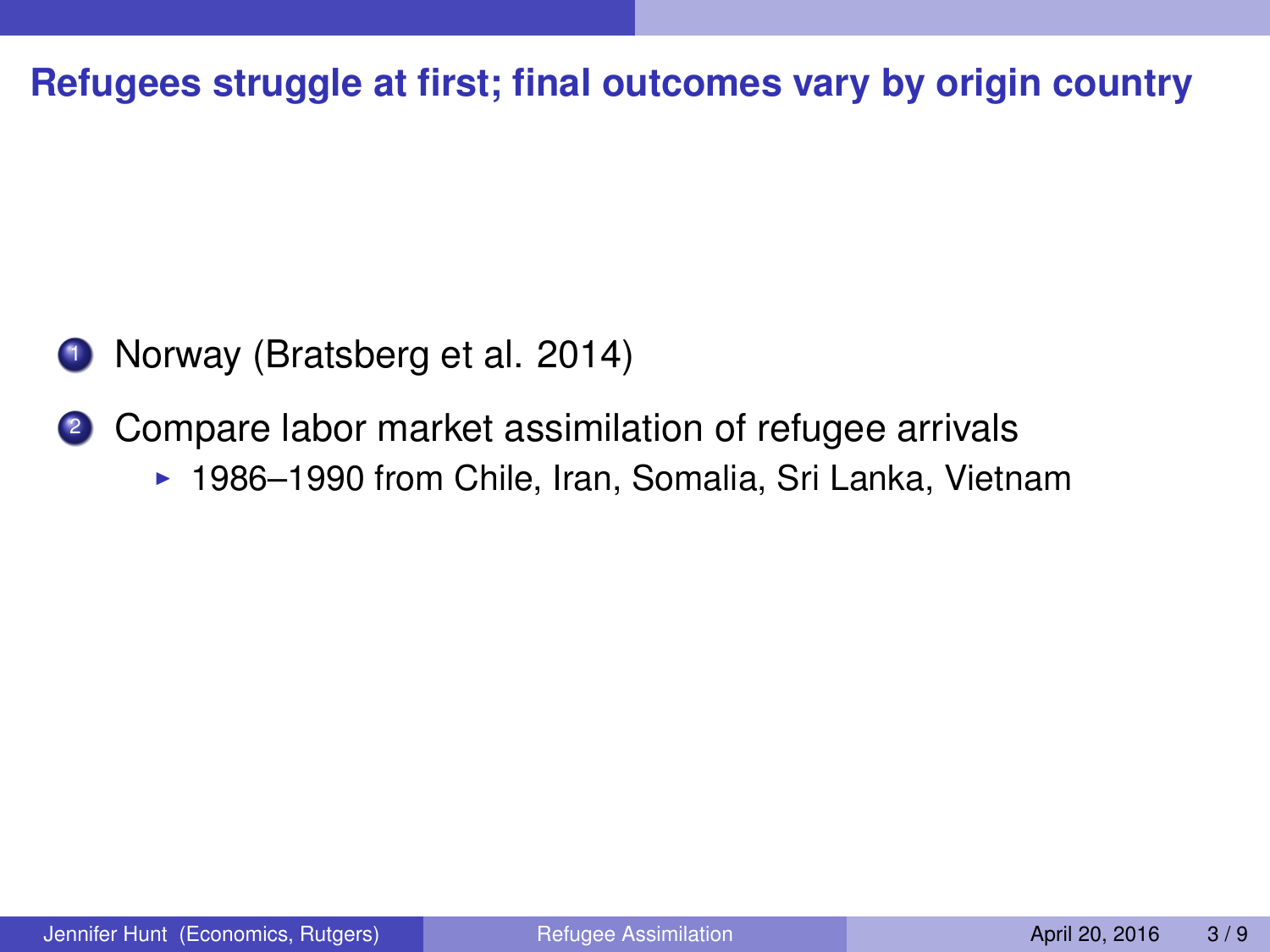- **1** Norway (Bratsberg et al. 2014)
- <sup>2</sup> Compare labor market assimilation of refugee arrivals
	- ▶ 1986–1990 from Chile, Iran, Somalia, Sri Lanka, Vietnam
	- $\blacktriangleright$  1991–1995 from wars in ex–Yugoslavia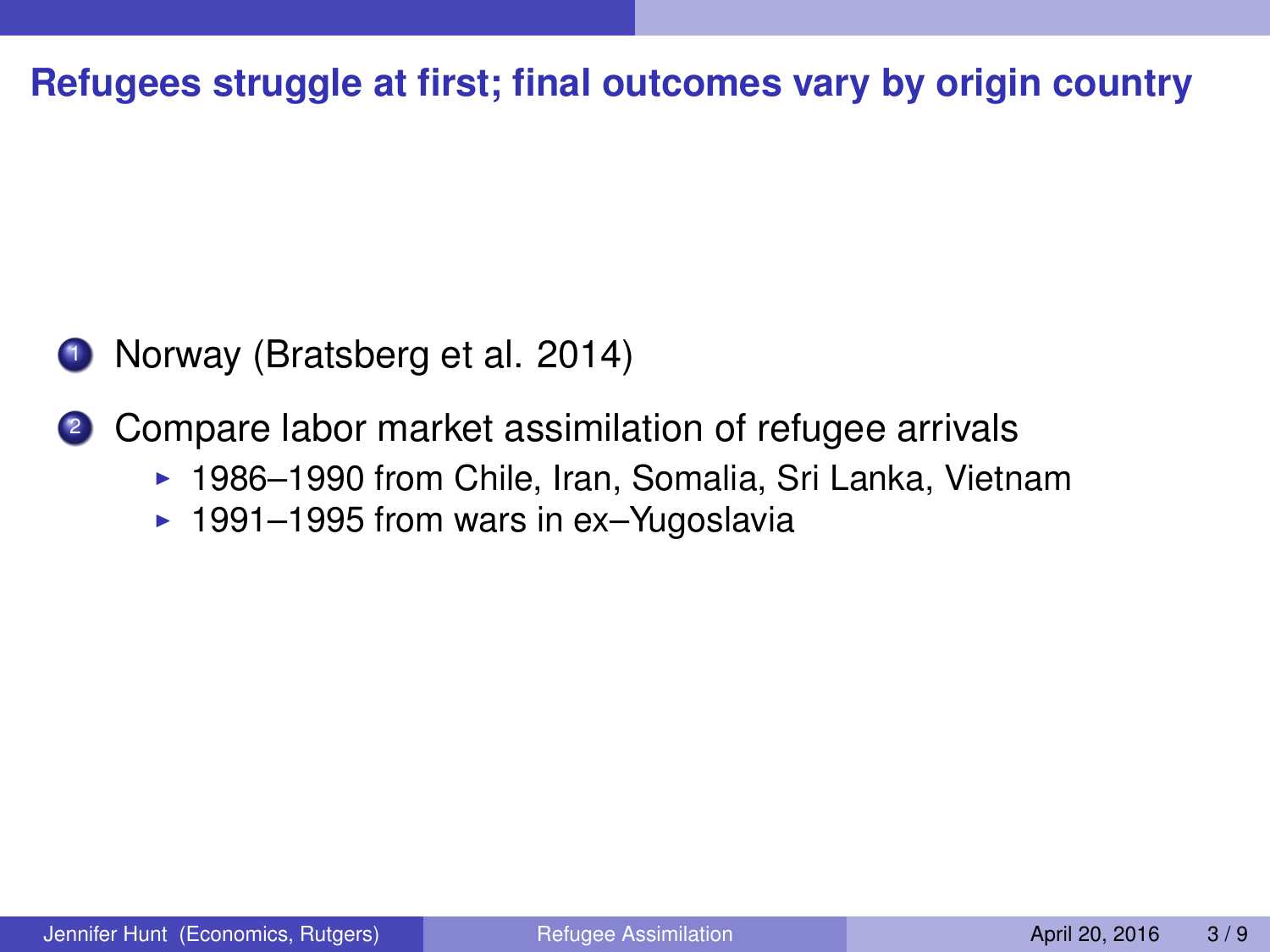**1** Norway (Bratsberg et al. 2014)

2 Compare labor market assimilation of refugee arrivals

- ▶ 1986–1990 from Chile, Iran, Somalia, Sri Lanka, Vietnam
- $\blacktriangleright$  1991–1995 from wars in ex–Yugoslavia
- $\blacktriangleright$  1996–2000 from Iraq, Somalia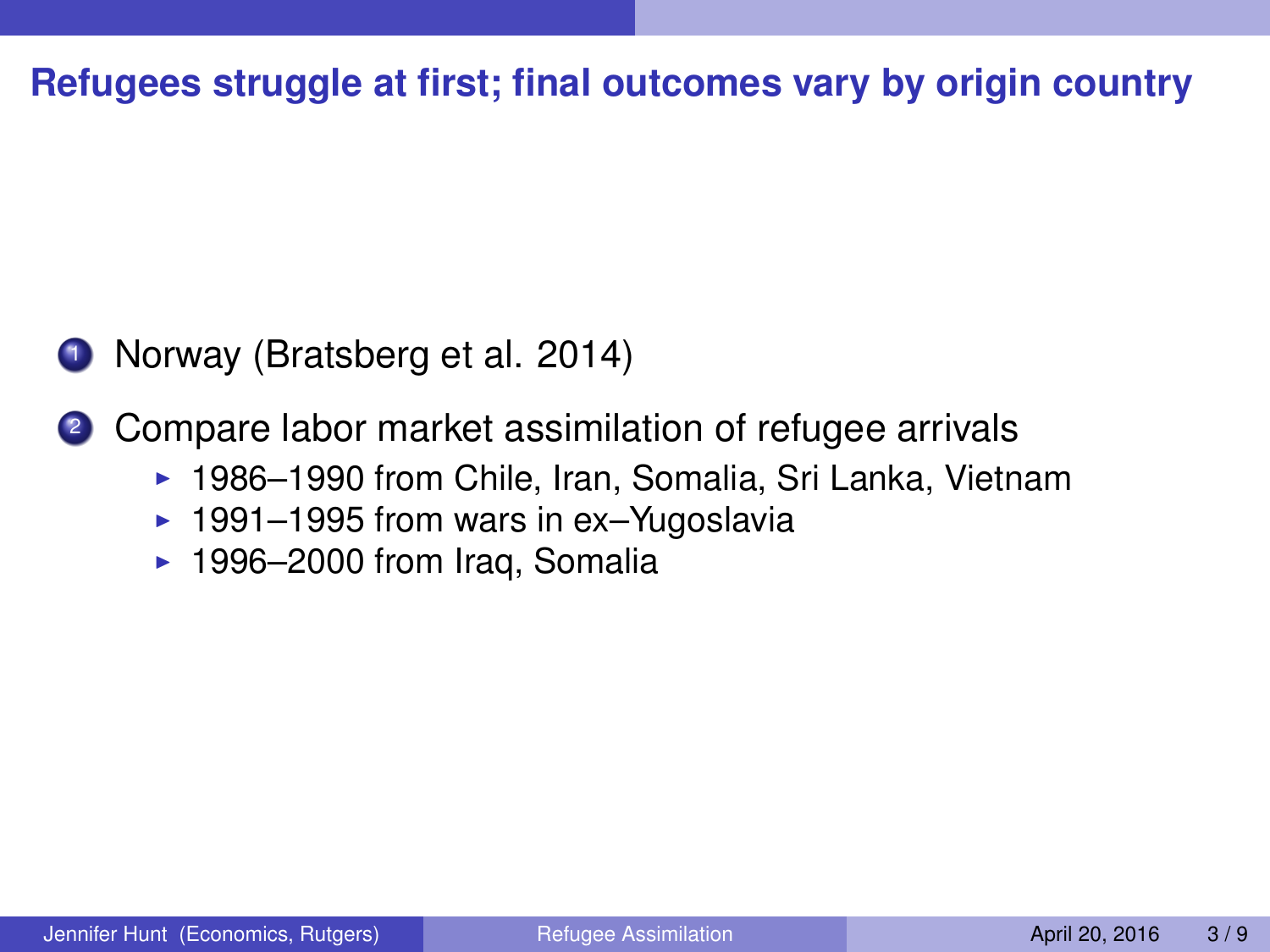#### **Employment rates of natives, refugees – men**

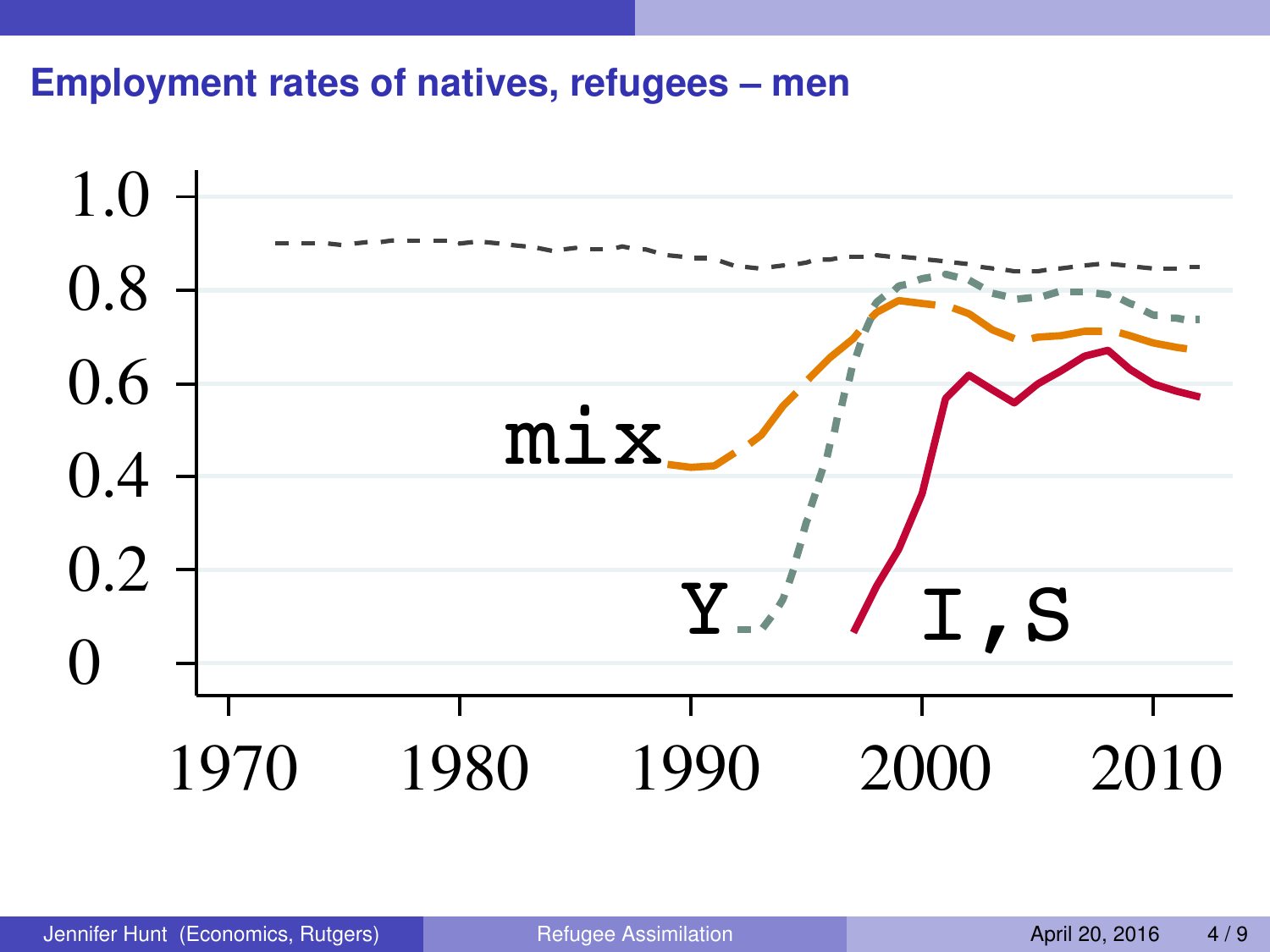#### **Employment rates of natives, refugees – women**

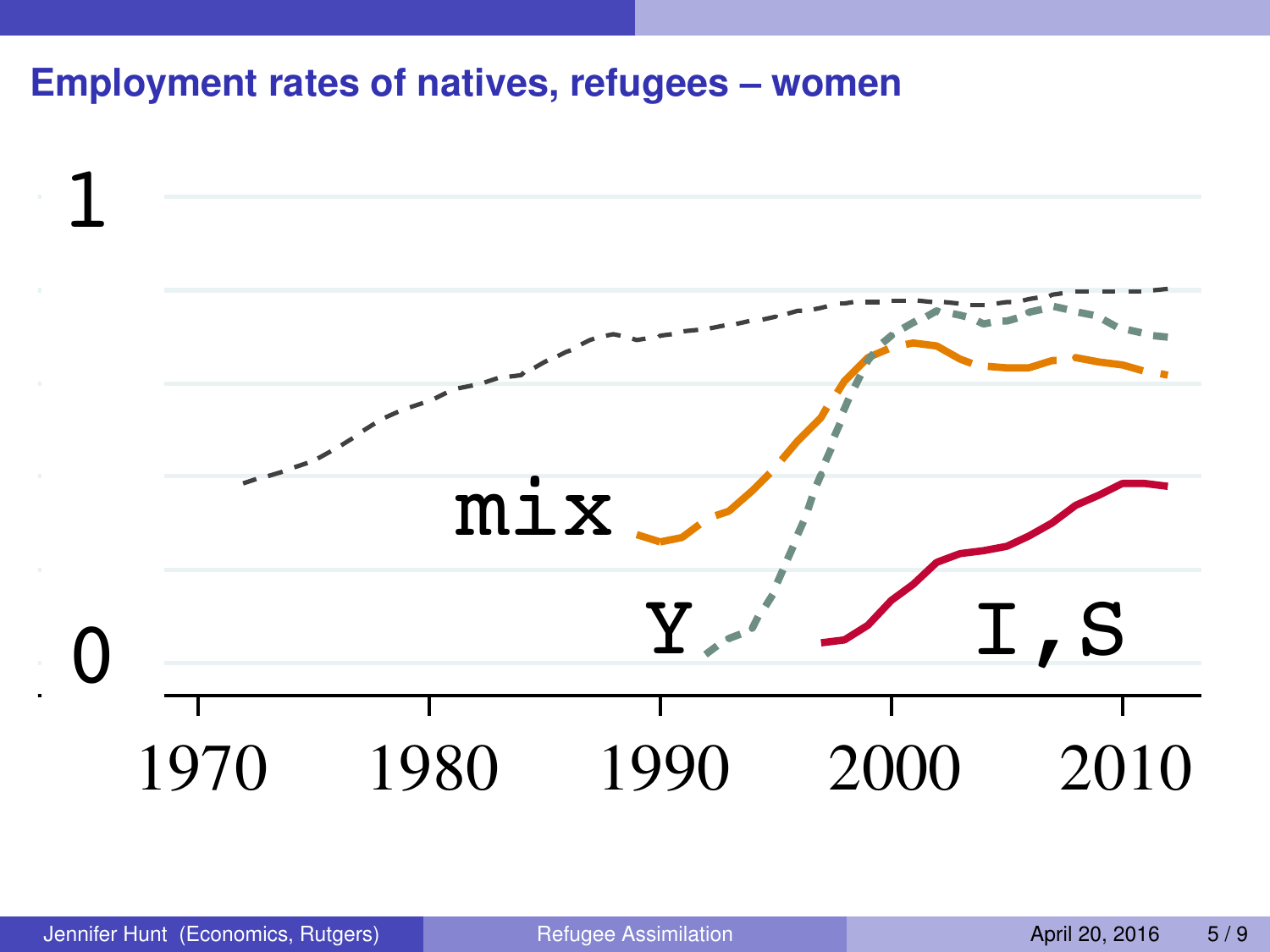**Lesson 1: Begin teaching language and culture at once**



<sup>1</sup> Language is very important for wages and employment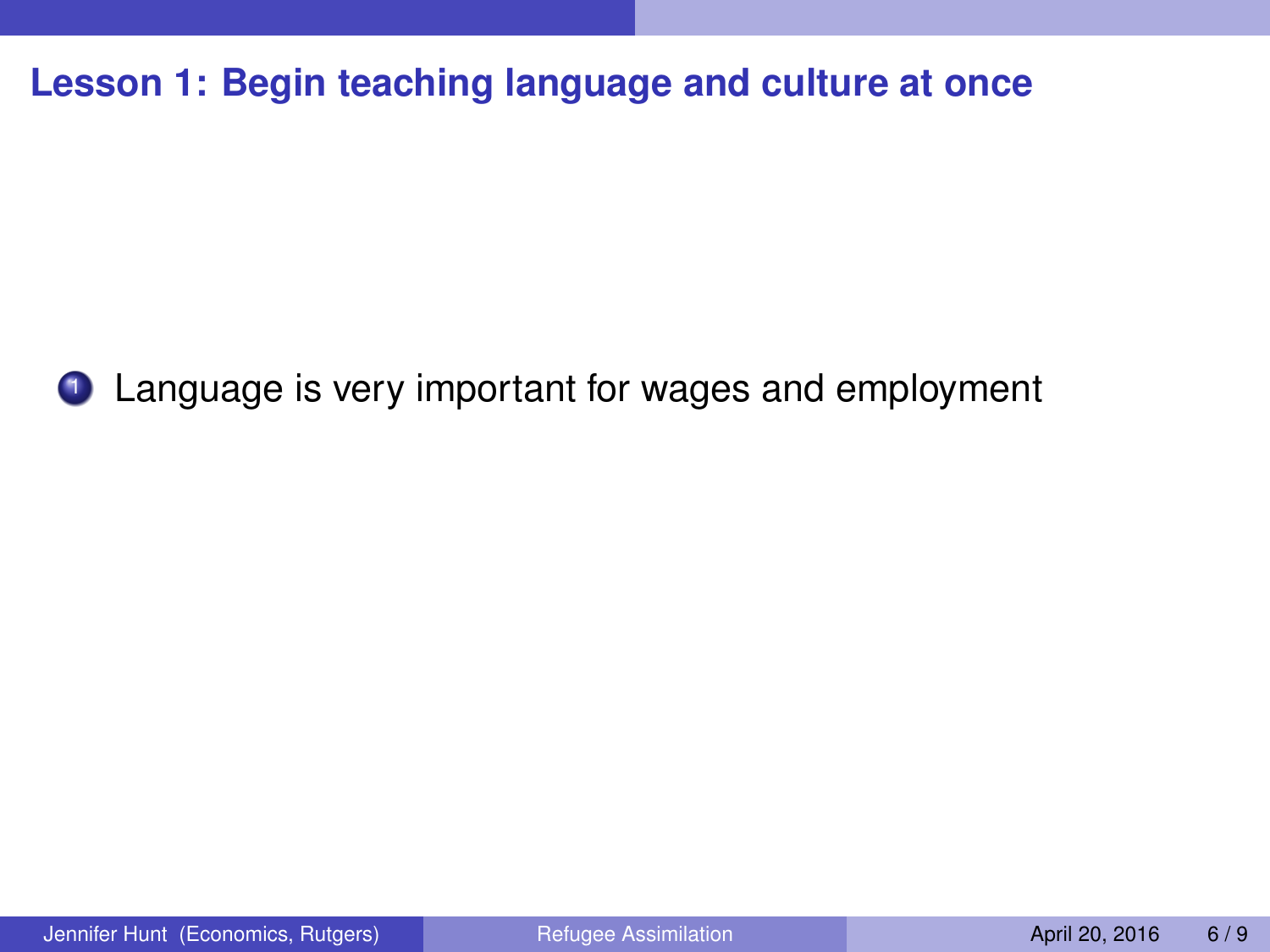**Lesson 1: Begin teaching language and culture at once**

- **1** Language is very important for wages and employment
- 2 Begin at once, if asylum decision likely to be positive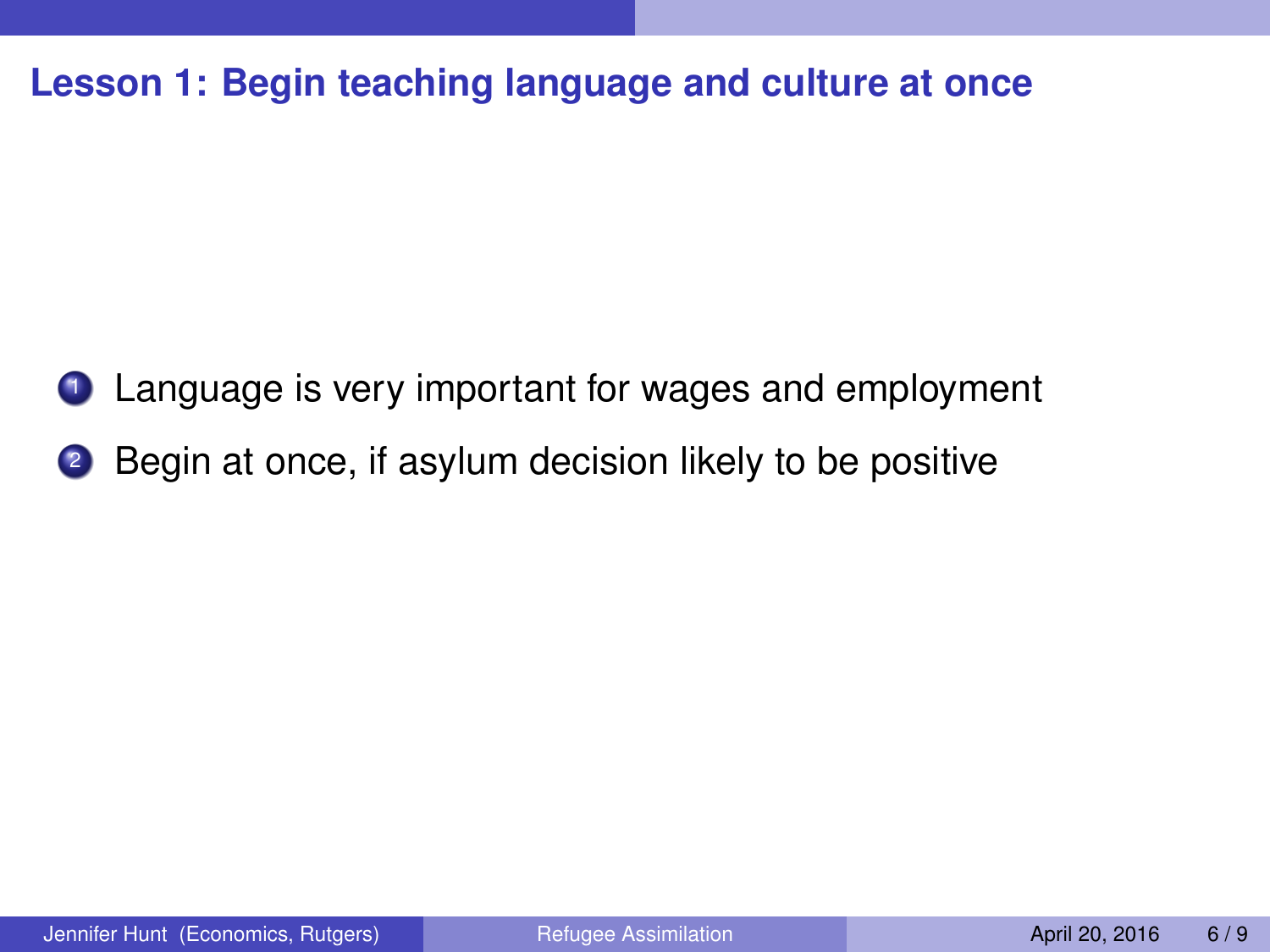#### **Lesson 1: Begin teaching language and culture at once**

- **1** Language is very important for wages and employment
- 2 Begin at once, if asylum decision likely to be positive
	- $\blacktriangleright$  Like Germany is doing with Syrians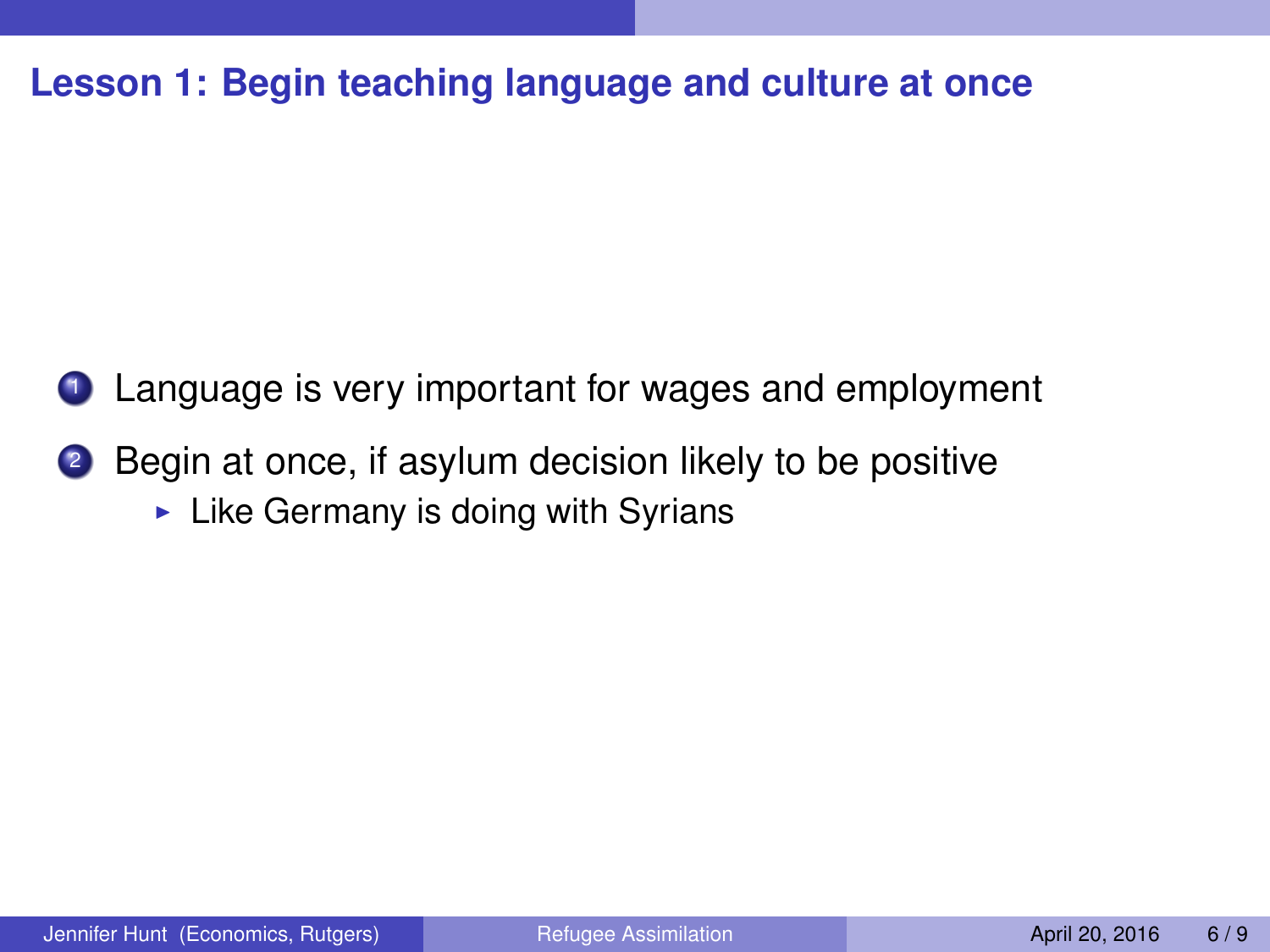**1** Employers dislike long–term unemployed applicants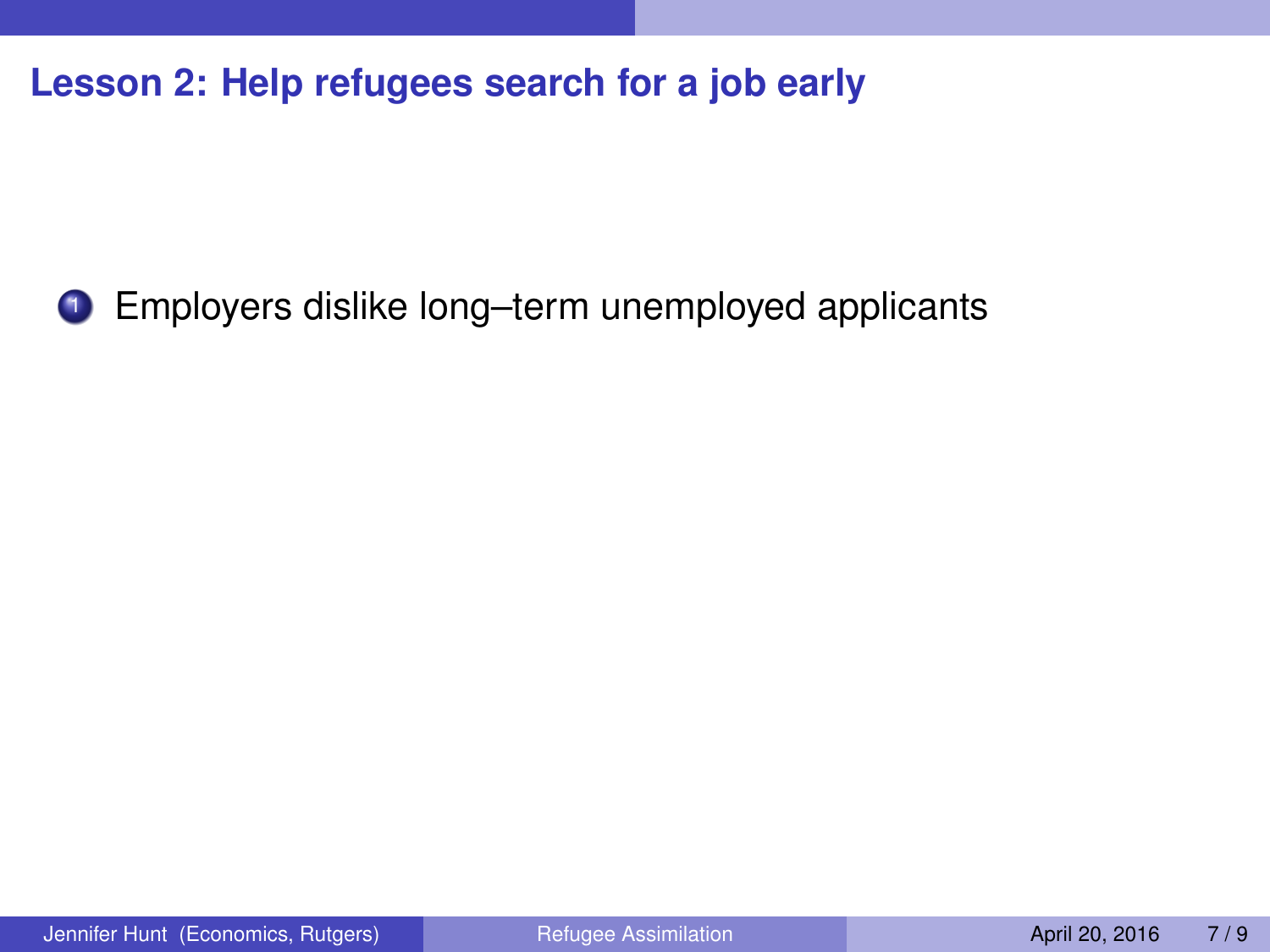- **1** Employers dislike long–term unemployed applicants
- <sup>2</sup> Foreign experience has no value in developed countries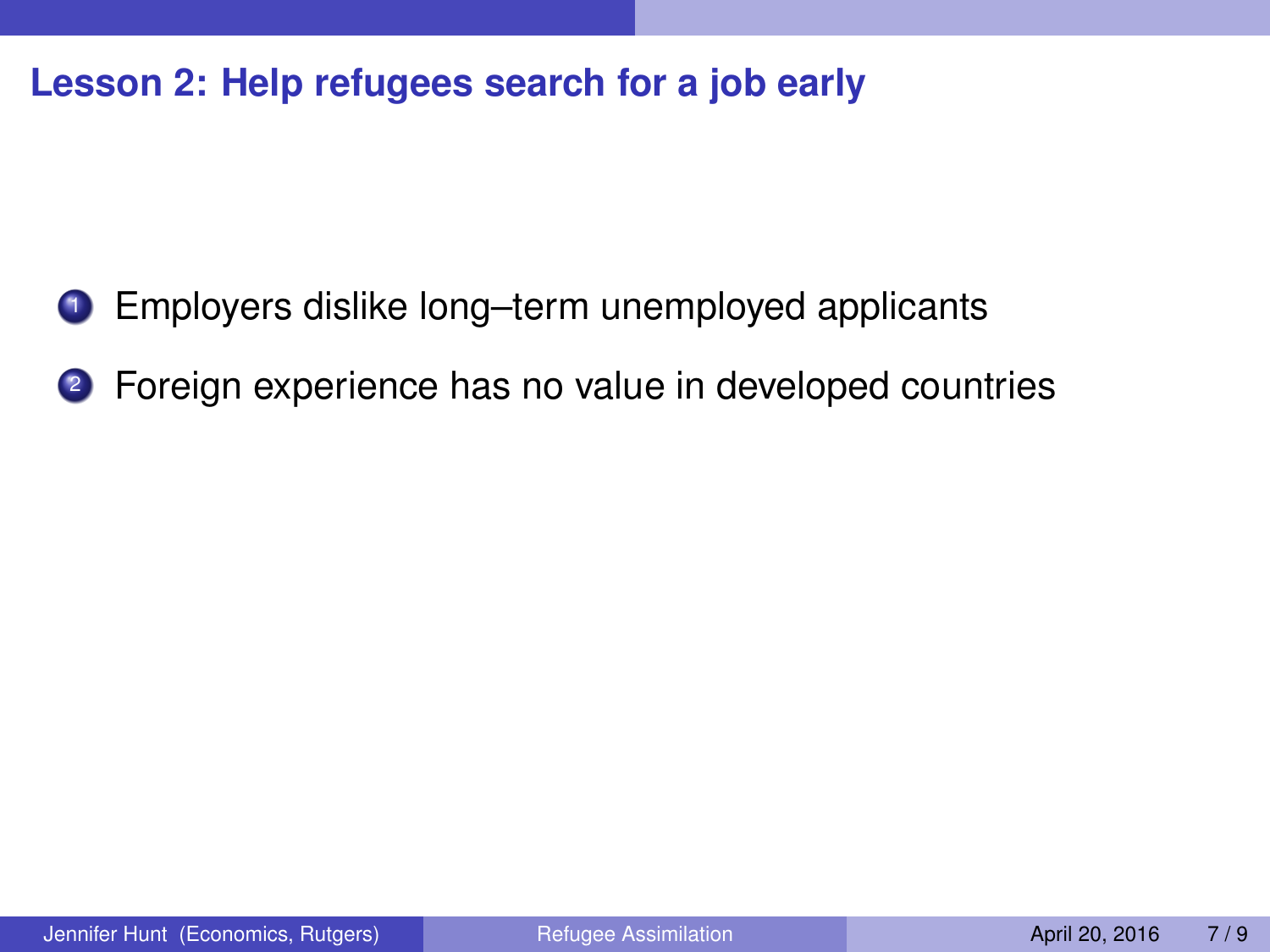- **1** Employers dislike long–term unemployed applicants
- <sup>2</sup> Foreign experience has no value in developed countries
- <sup>3</sup> Practical steps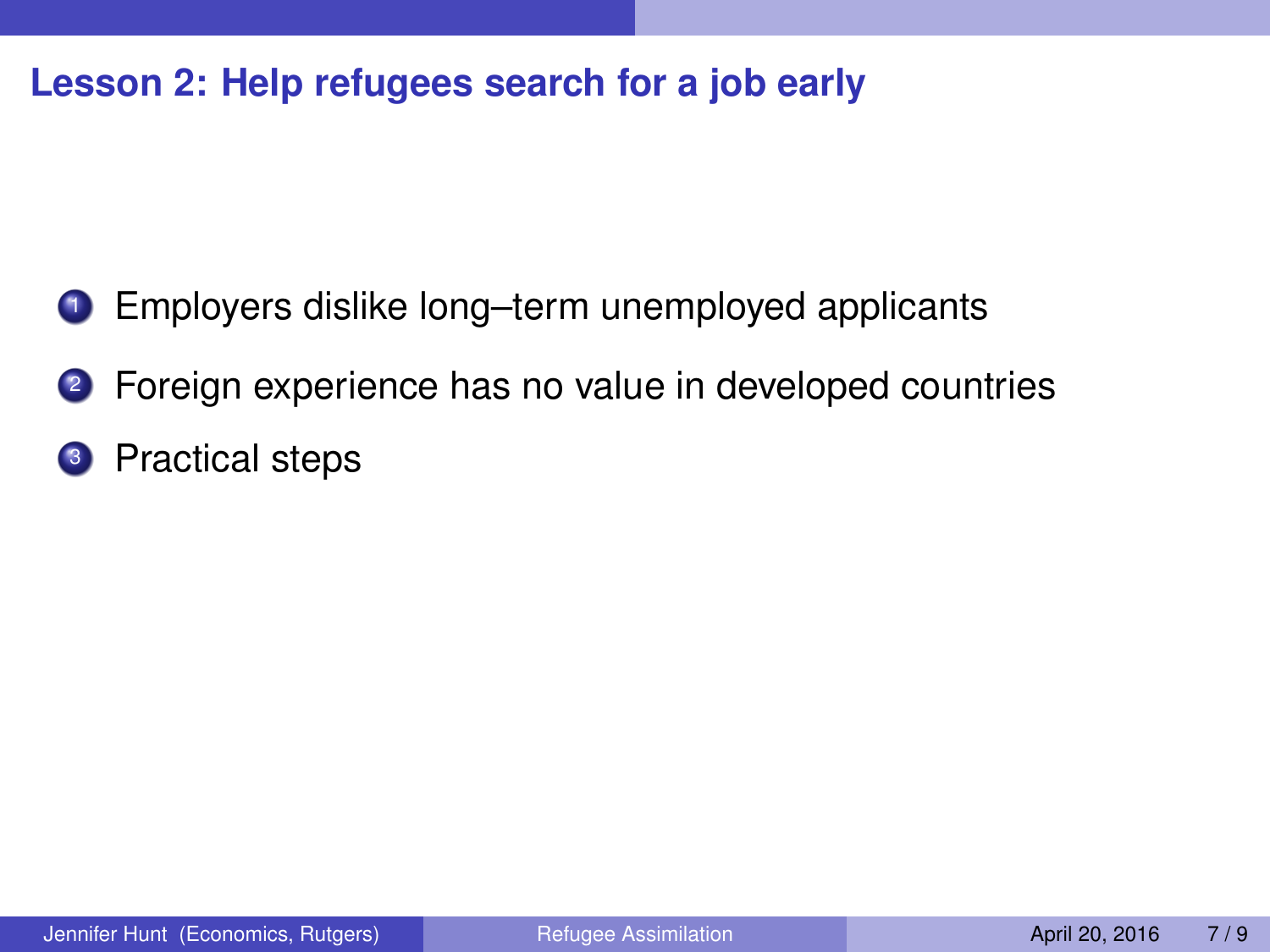- **1** Employers dislike long–term unemployed applicants
- <sup>2</sup> Foreign experience has no value in developed countries
- <sup>3</sup> Practical steps
	- $\triangleright$  Bar asylum seekers from working for only three months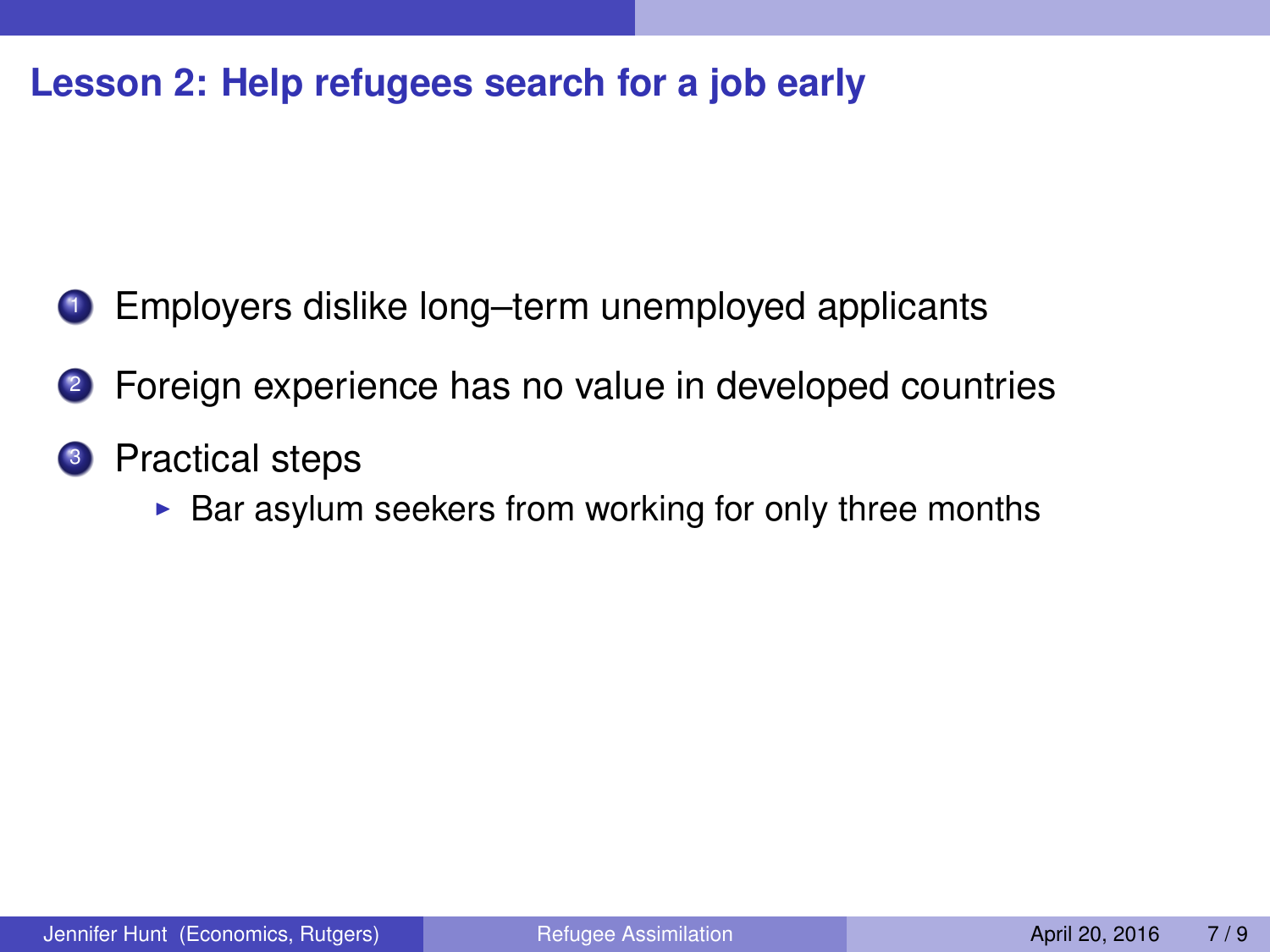- <sup>1</sup> Employers dislike long–term unemployed applicants
- <sup>2</sup> Foreign experience has no value in developed countries
- <sup>3</sup> Practical steps
	- $\triangleright$  Bar asylum seekers from working for only three months
	- $\triangleright$  Provide help with permanent job search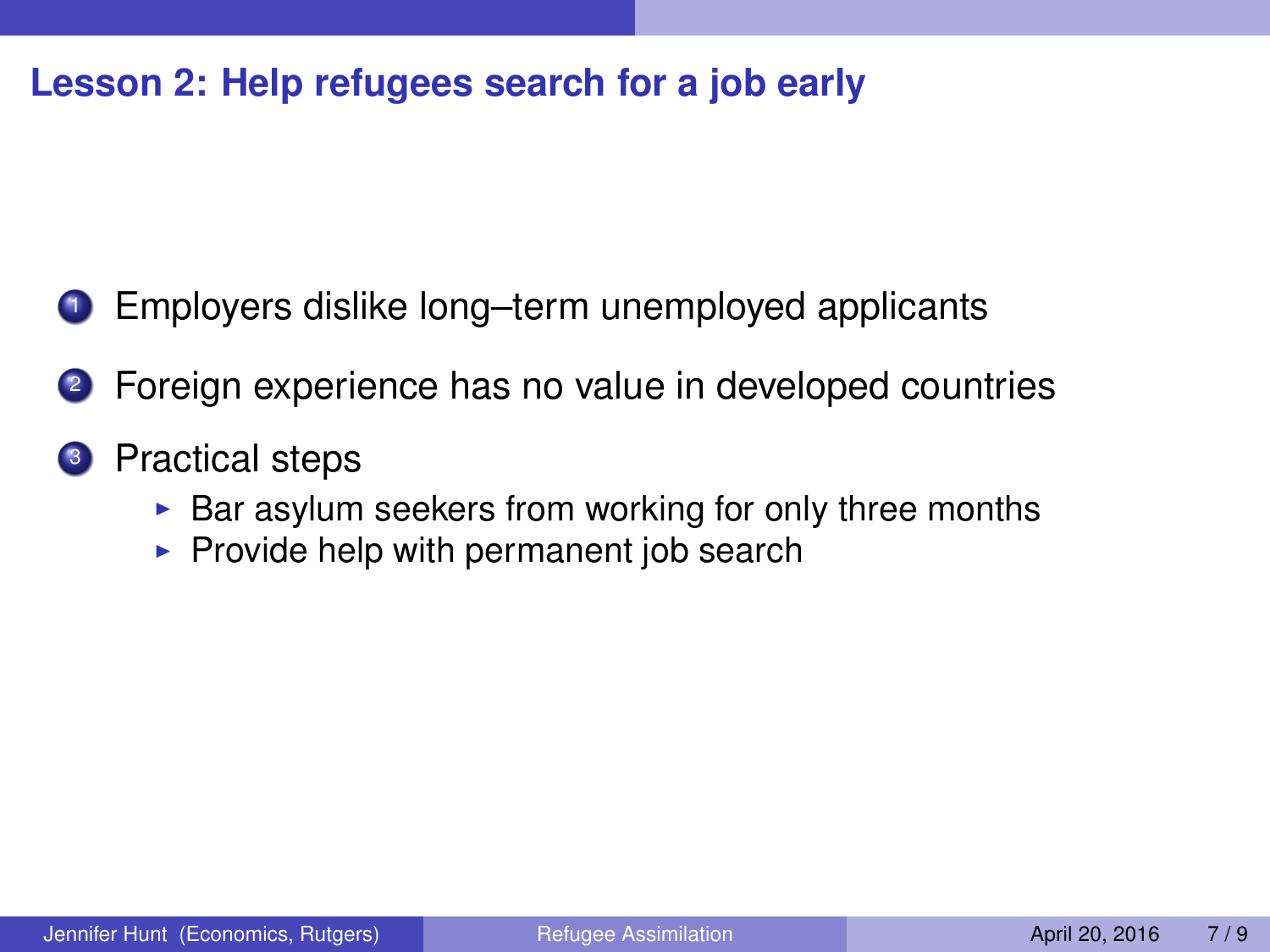- <sup>1</sup> Employers dislike long–term unemployed applicants
- <sup>2</sup> Foreign experience has no value in developed countries
- <sup>3</sup> Practical steps
	- $\triangleright$  Bar asylum seekers from working for only three months
	- $\triangleright$  Provide help with permanent job search
	- $\blacktriangleright$  Provide help getting credentials recognized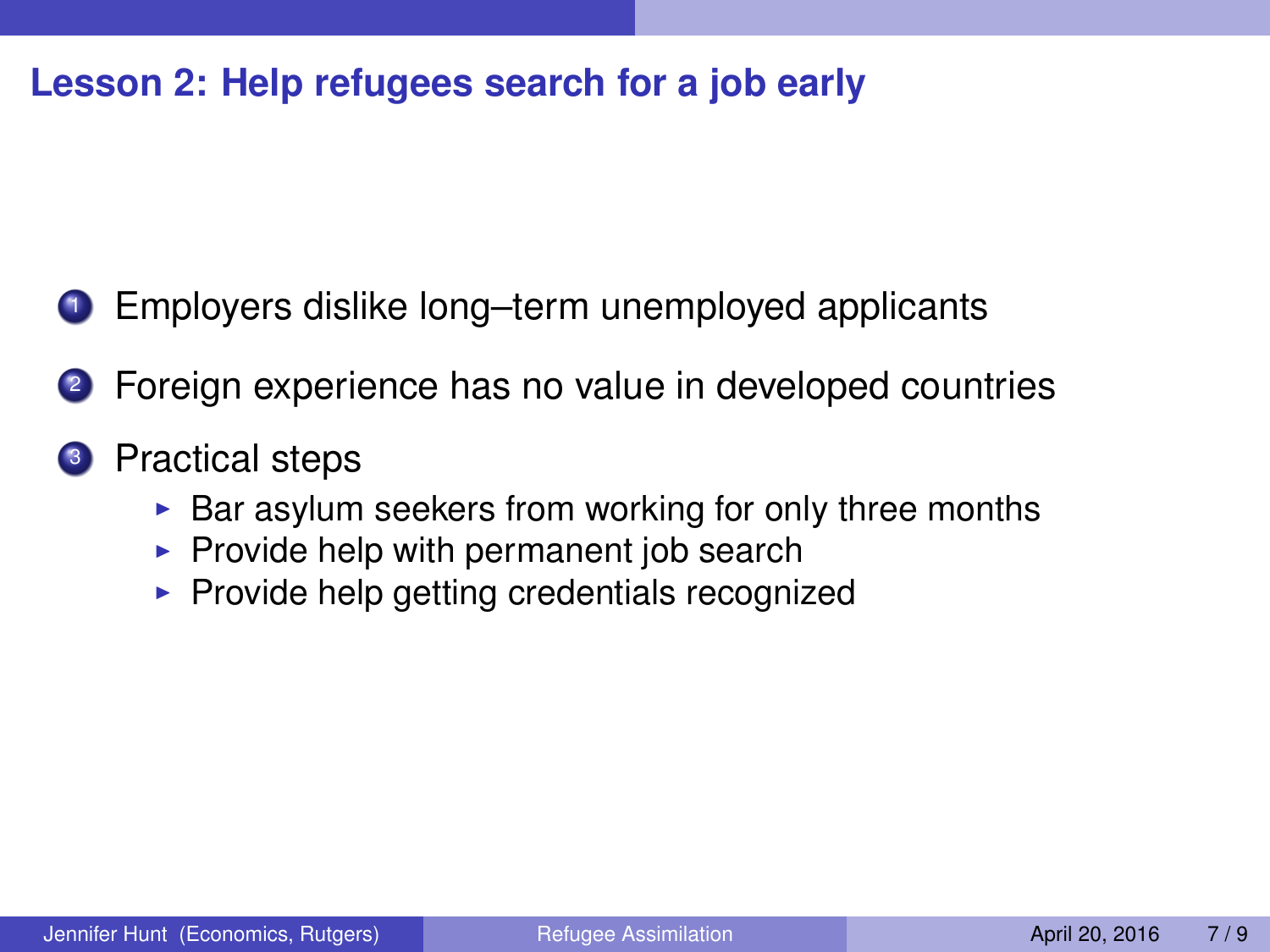- <sup>1</sup> Employers dislike long–term unemployed applicants
- <sup>2</sup> Foreign experience has no value in developed countries
- <sup>3</sup> Practical steps
	- $\triangleright$  Bar asylum seekers from working for only three months
	- $\triangleright$  Provide help with permanent job search
	- $\blacktriangleright$  Provide help getting credentials recognized
	- $\triangleright$  Consider unpaid internships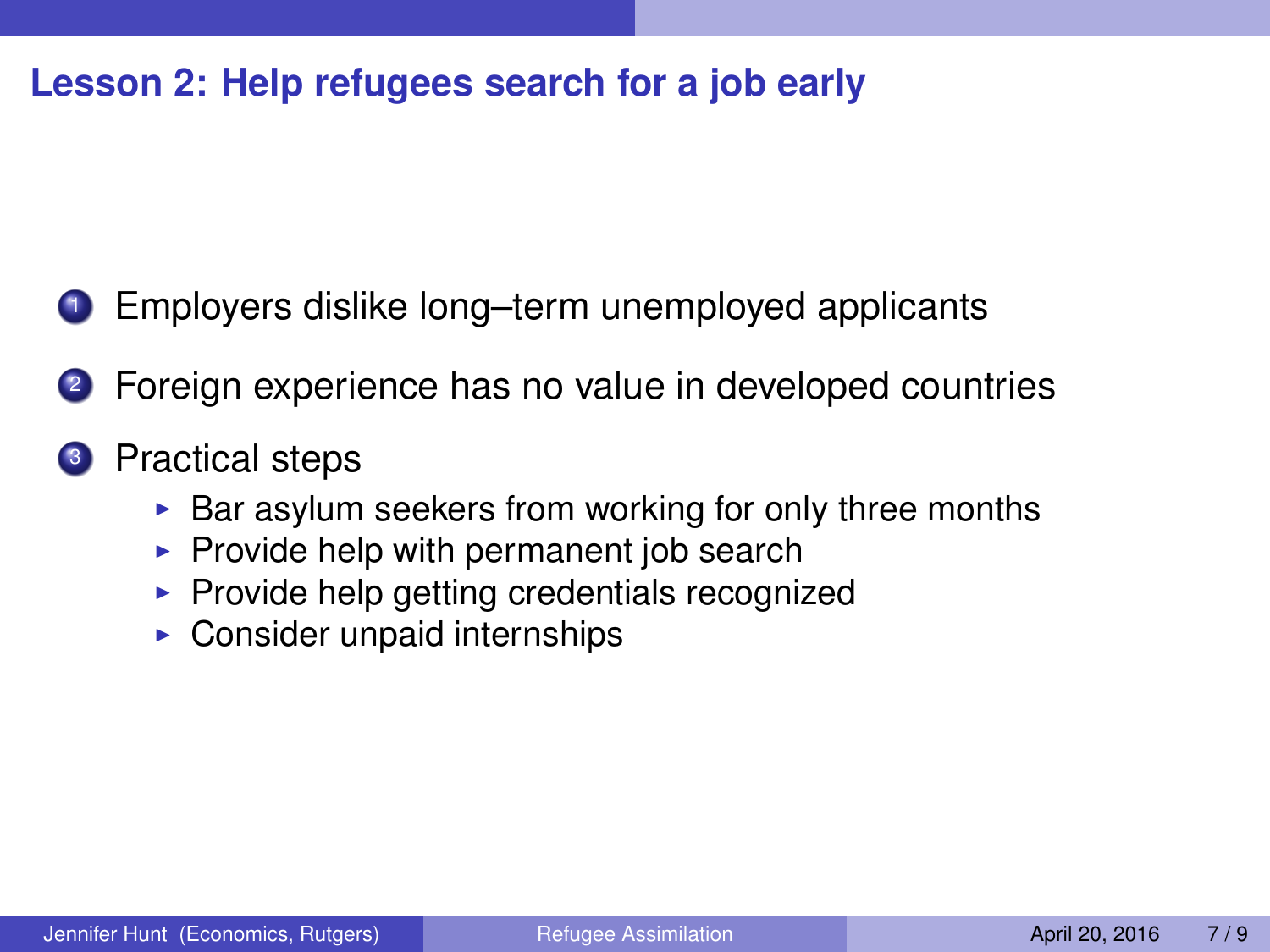**Lesson 3: Make rapid asylum decisions**



**1** Employers like applicants who will stay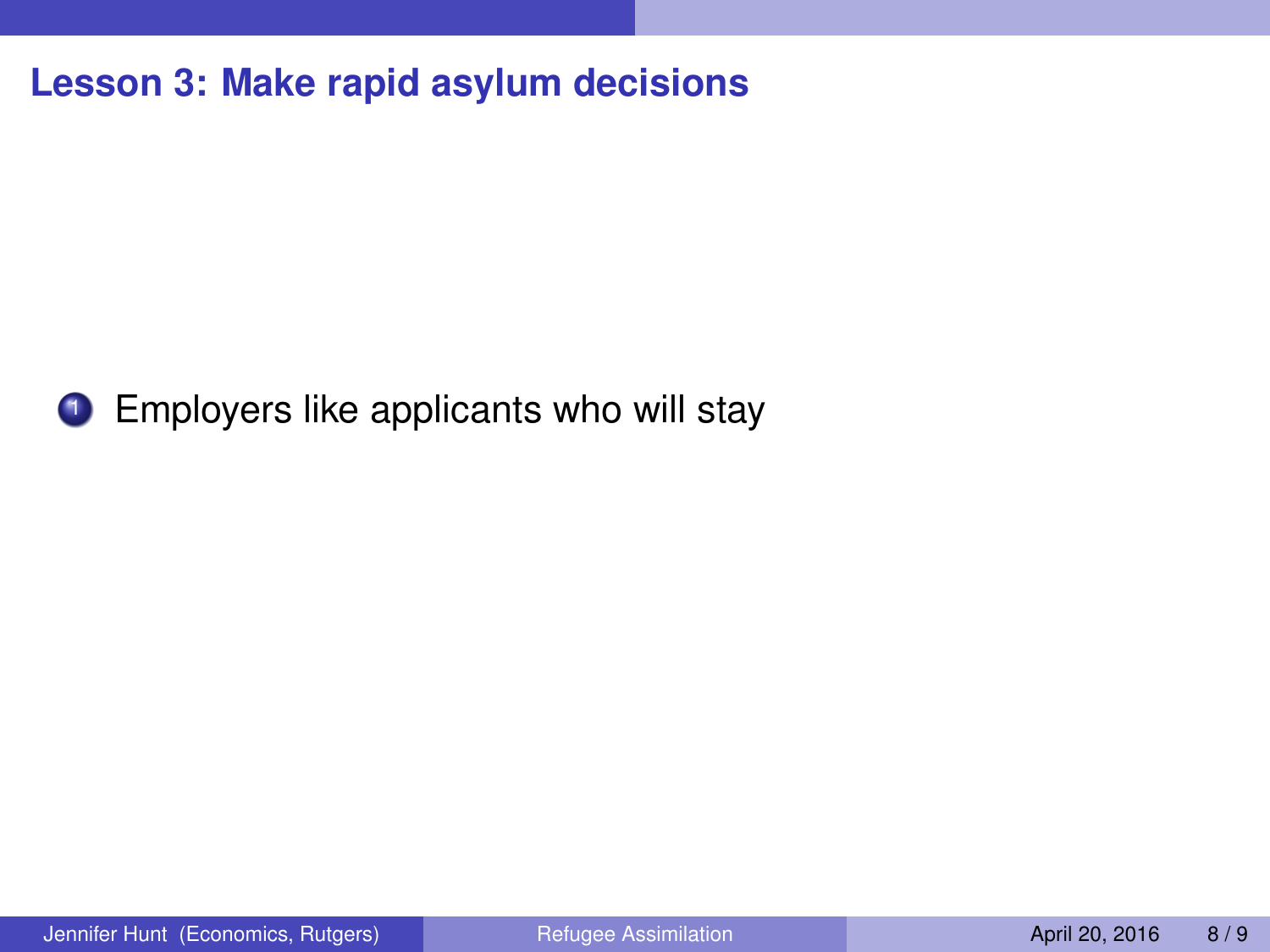#### **Lesson 3: Make rapid asylum decisions**

- **1** Employers like applicants who will stay
- <sup>2</sup> So fund administration of applications so decisions quick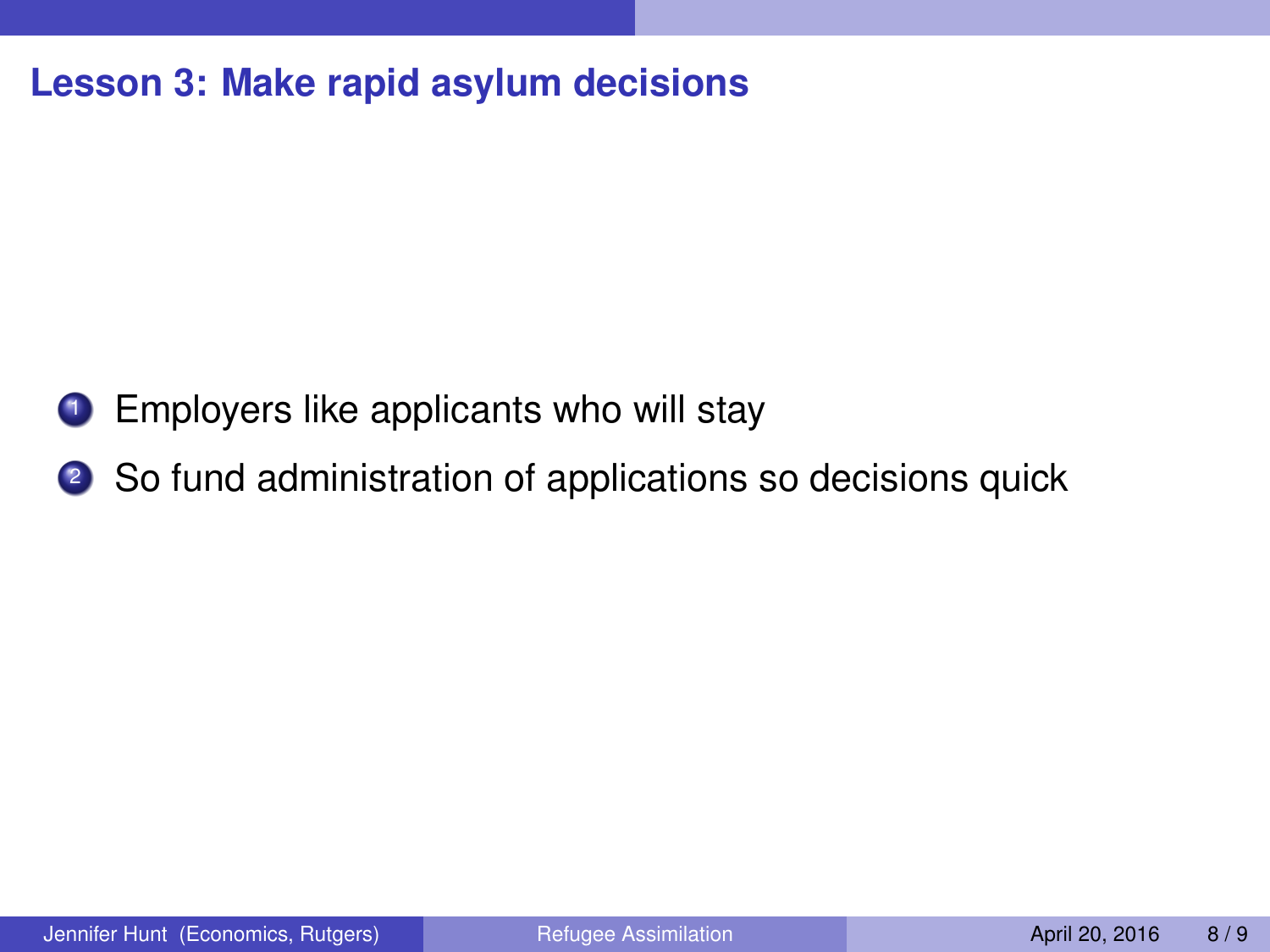**Lesson 4: Provide psychological counseling**



**1** Trauma in origin country especially affects children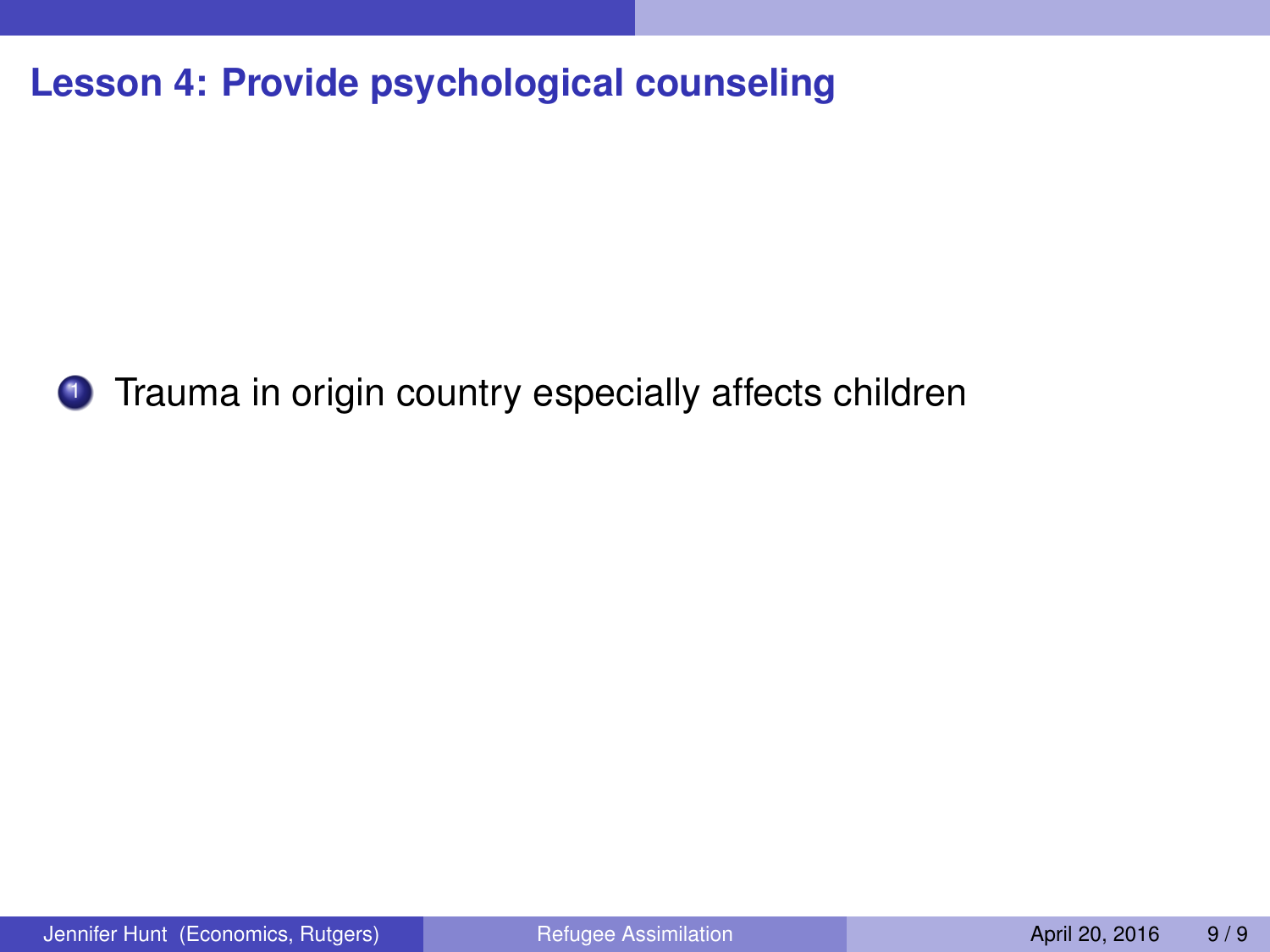#### **Lesson 4: Provide psychological counseling**

- **1** Trauma in origin country especially affects children
- 2 Develop cheaper program administered by non–psychologists?